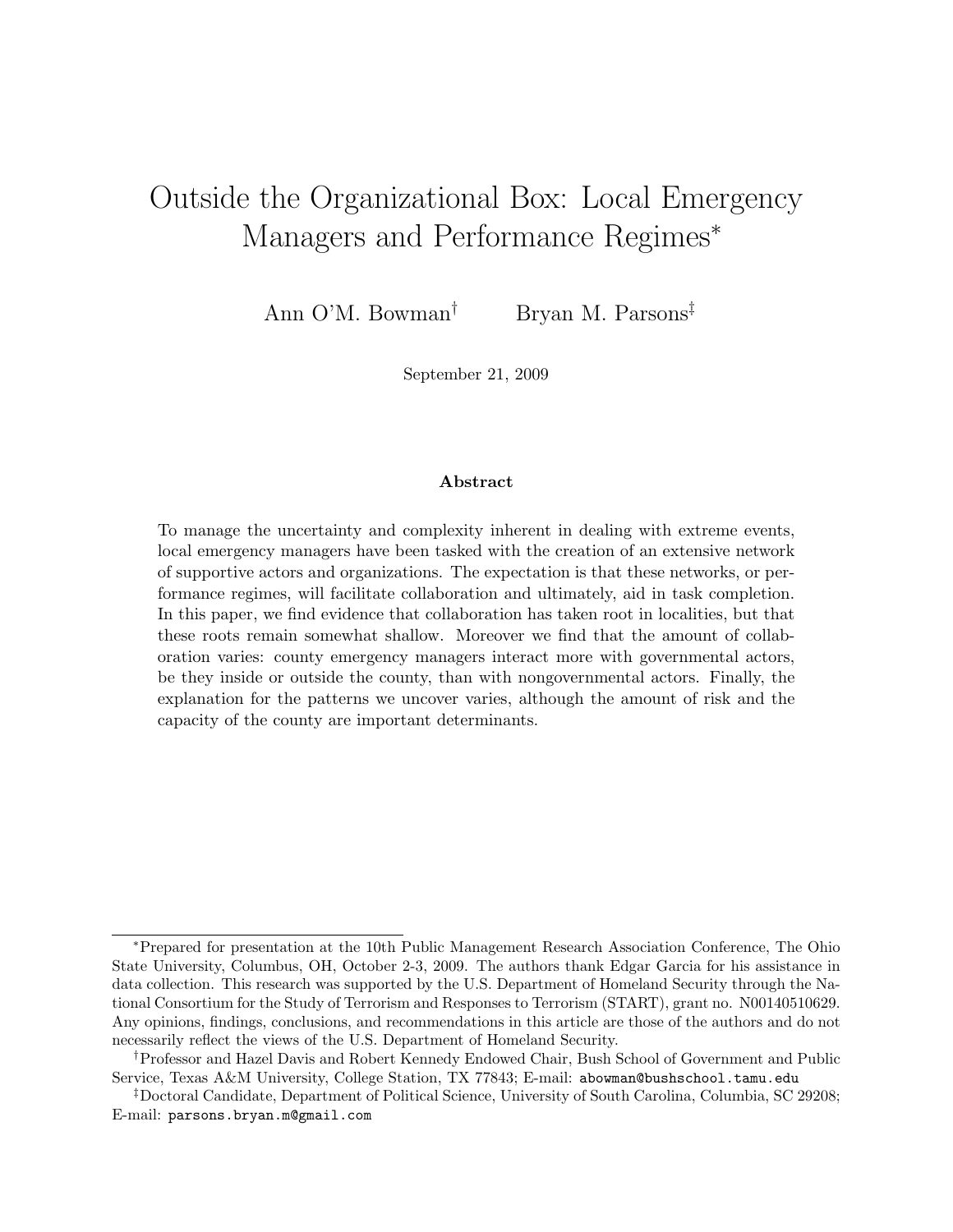## 1 Introduction

On an organization chart, a local emergency manager (LEM) occupies a box typically two or three levels below the governing board, on a plane comparable to other agency heads or department directors. In terms of functional responsibility, LEMs sit at the hub of an elaborate network of actors and organizations. Since 9/11 and the establishment of the U.S. Department of Homeland Security, LEMs have been urged to construct these networks to facilitate planning for and responding to extreme events (Wise 2006). The goal of the networks is to produce an interdependent entity that, through the interactions of its participants, can solve problems more effectively than a local emergency manager could by acting alone (Agranoff and McGuire 2001, 2003). The advantages of networks lie in their ability to forge relationships and promote learning, thereby producing a collective benefit to those involved (Tierney 1985; Mintrom and Vergari 1998; Weible 2005).

Recent research suggests that city and county officials in the emergency management field have formed partnerships and increased their connections with other agencies and organizations during the past several years (MacManus and Caruson 2006; Scavo, Karney and Kilroy 2008). But to what degree has collaboration taken root in localities? Which actors and organizations dominate? And importantly, what explains the patterns that exist? These questions guide the research presented in this paper.

# 2 Collaborative Networks and Performance Regimes

Tremendous uncertainty and complexity characterizes disaster management, complicating all phases of the effort: planning and preparation, mitigation, response and recovery. Local levels of government, especially counties, are involved throughout the process. Indeed, counties are often the jurisdictions with the greatest responsibility in managing a wide range of extreme events (Clarke 2006; Brudney and Gazely 2009).<sup>1</sup> Within a county's organizational structure, LEMs occupy various niches two to three levels below the governing board. For example, in North Carolina, some LEMs lead stand-alone departments with a direct reporting line to the county manager. Others are positioned as a division director within a public safety department or a fire marshal's office. In counties with a more extensive upper-level administrative structure, LEMs report to a deputy county manager. Within this organizational variation, one pattern is clear: in only a small number of counties does the LEM possess the authority to report directly to the governing board.

To address some of the uncertainty and complexity inherent in disaster management, these mid-level LEMs are expected to create an extensive network of supportive actors and organizations. This corresponds to the prescriptions of management scholars who contend that these networks will facilitate collaboration and ultimately, aid in task completion. Wise (2006) advocates an adaptive management approach, one that relies heavily on the development of interagency networks both within and across jurisdictions. These networks bring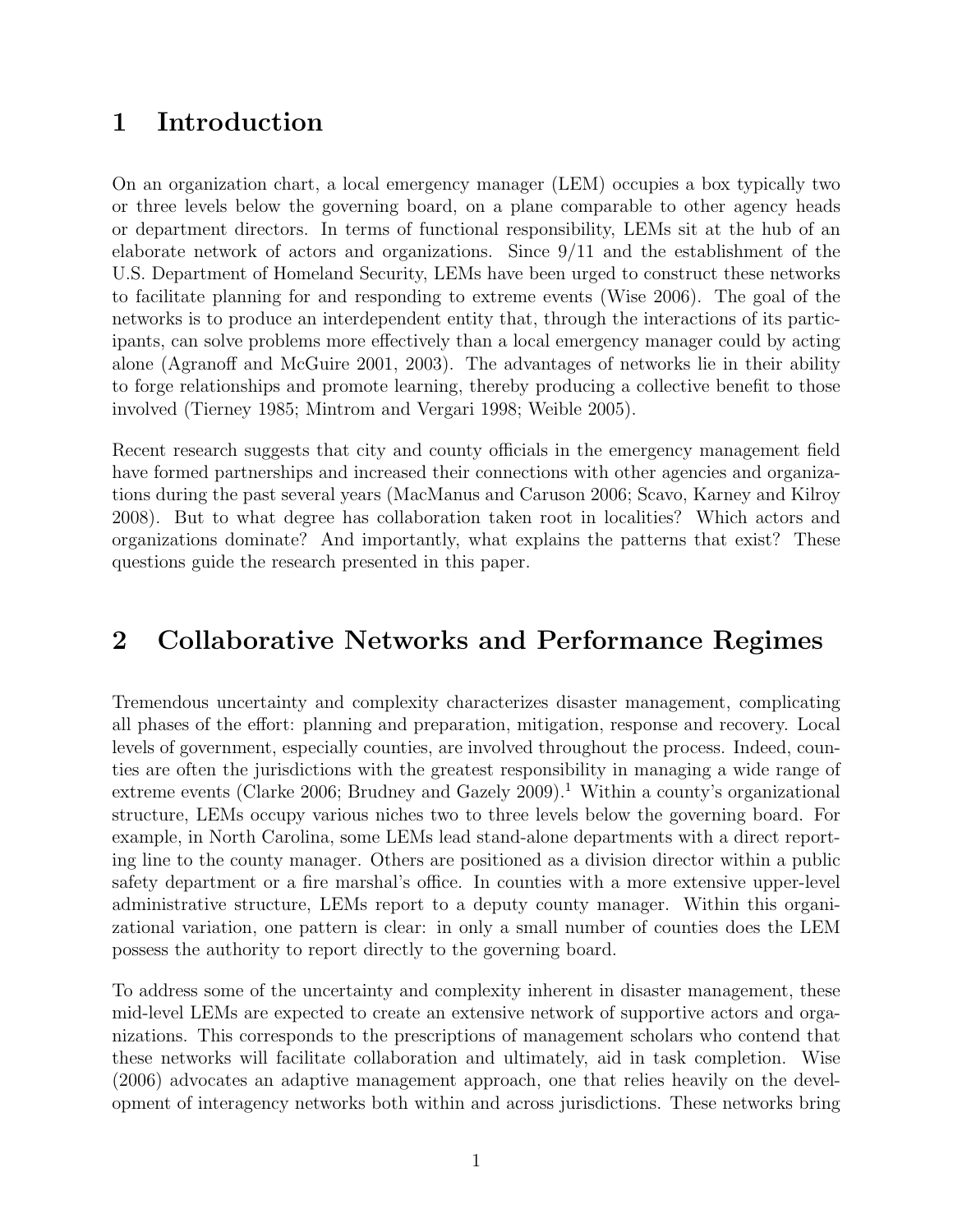different agencies, organizations, and actors into an interdependent entity for the purpose of solving problems more effectively than by acting alone (Agranoff and McGuire 2001; 2003). With their capacity for building relationships and promoting learning, networks are a structure seemingly well-suited for dealing with extreme events of all types (see Tierney 1985; Mintrom and Vergari 1998; Weible 2005). Cross-cutting interactions produce a collective benefit that would be less likely to emerge if each actor, group, or jurisdiction acted individually. It is the responsibility of mid-level LEMs to reach out to potential participants in an effort to establish these networks.

Since 9/11 and the creation of the U.S. Department of Homeland Security, the number of local emergency management networks has increased. Recent studies confirm the trend. Research on homeland security programs in Florida jurisdictions showed that the connection between the state and its localities had intensified over time (MacManus and Caruson 2006; see also Caruson and MacManus 2006). Additional evidence of collaborative behavior was reported in a survey sponsored by the International City/County Management Association. Respondents indicated that they included various mutual aid partners in their emergency planning and preparedness activities (Scavo, Kearney, and Kilroy 2008). Data from a national survey of county emergency management professionals showed that the most frequent public-sector partners were constituent cities, other counties, and state emergency management agencies (Clarke 2006). The most typical forms that the collaborations took were informal agreements and joint planning activities. Beyond the public sector, private voluntary organizations such as the American Red Cross and the Salvation Army played a role, especially in responding to extreme events.

Clarke and Chenoweth (2006) offer a different perspective on the role of networked organizations in emergency management. Drawing on Clarence Stone's (1989; 1998) work on urban regimes, they advocate the construction of performance regimes as a viable strategy for local governments faced with issues of risk and vulnerability. Performance regimes are like networks: they allow local governments to build coalitions and connect with community actors in order to solve their collective action problems. Performance regimes involve governance arrangements, differentiating them somewhat from generic partnerships and other collaborative networks. Moreover, these regimes are geared toward action, toward goal accomplishment. In the case of emergency management, regimes organize the efforts of disparate stakeholders to achieve the shared goal of reducing vulnerability to extreme events. These regimes are more than basic outreach networks, they are what Agranoff (2007) refers to as "action networks."

Whatever its substantive focus, a regime faces three fundamental and sequential challenges: mobilization, sustainability, and durability (Clarke and Chenoweth 2006). These challenges underscore the potential fragility of networked organizations. In the case of extreme events, the potential participants in performance regimes include governmental entities such as emergency management officials, local governing boards, school districts, and state government along with nongovernmental actors such as nonprofit organizations, private businesses, and citizen and faith-based groups.

Performance regimes are dynamic entities. Mobilization, the first step in creating a performance regime, involves the identification and enlistment of important stakeholders (e.g.,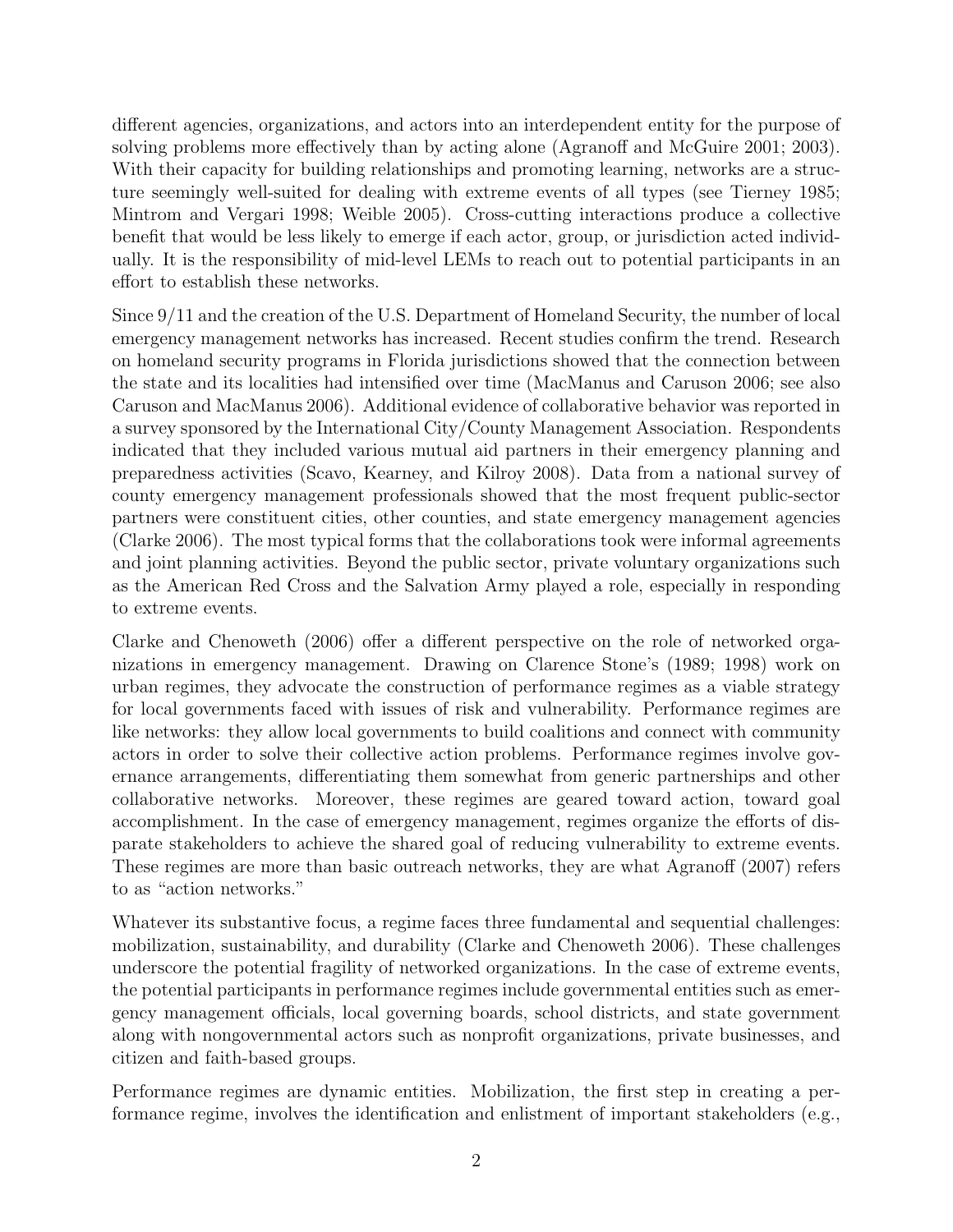emergency personnel, public safety officials, educators, business leaders, nonprofit groups) in the pursuit of a collective goal. Given that potential participants may have differing perspectives on the issue and that LEMs often have few incentives to offer to induce cooperation, mobilization is neither automatic nor simple. To spur participation, LEMs are encouraged to provide opportunities for stakeholders to exchange information and engage in meaningful dialogue. Low levels of interdependence among participants may create instability and hinder the further development of the regime.

Once a performance regime is created, it can be difficult to sustain the involvement of stakeholders. Sustainability requires interaction of a different type; simply exchanging information is not sufficient to maintain involvement. In the case of extreme events, once the threat subsides and the rallying event fades from collective memory, participation in the regime may wane. It falls upon the LEM to keep various partners engaged. In a sustained regime, actors embrace shared goals and can adapt to new circumstances. LEMs remain the central actors in the regime but the roles for other participants expand as the regime matures; other participants may be tasked with the responsibility of developing new ideas for the regime. If successful, the amount of cohesion within the regime increases.

Durable performance regimes are those that become institutionalized. Long-term coalitions are enhanced when external resources are available, but absent resources, performance regimes struggle to maintain the continued commitment of participants. Not surprisingly, frequent disagreements among participants can hinder the durability of a regime (Clarke and Chenoweth 2006). There is no explicit timetable for achieving durability, but it can be identified by behaviors such as the development of consistent management practices among participants and often the creation of a formal organization. In the performance regime framework, durability does not signal ossification. Durable performance regimes are adept at shedding shopworn approaches and adopting new methods. They continue to learn and evolve.

The logic behind local performance regimes is plausible and initial research on five local jurisdictions suggests that regimes have been constructed by LEMs (Bowman and Parsons 2009). However, the relative sustainability and durability of the regimes remains undetermined. Moreover, the participation of potential actors needs additional exploration. Have LEMs been successful in rallying local businesses and faith-based organizations and bringing them into the regime? Is there more interaction between the LEM and governmental actors within the county than beyond it? In the next section, we extend the theory of performance regimes and set out our expectations.

# 3 Performance Regimes and Extreme Events

Central to Clarke and Chenoweth's (2006) argument is the notion that performance regimes experience three sequential developmental challenges: mobilization, sustainability, and durability. Many regimes mobilize, but only a subset of them achieves sustainability, and fewer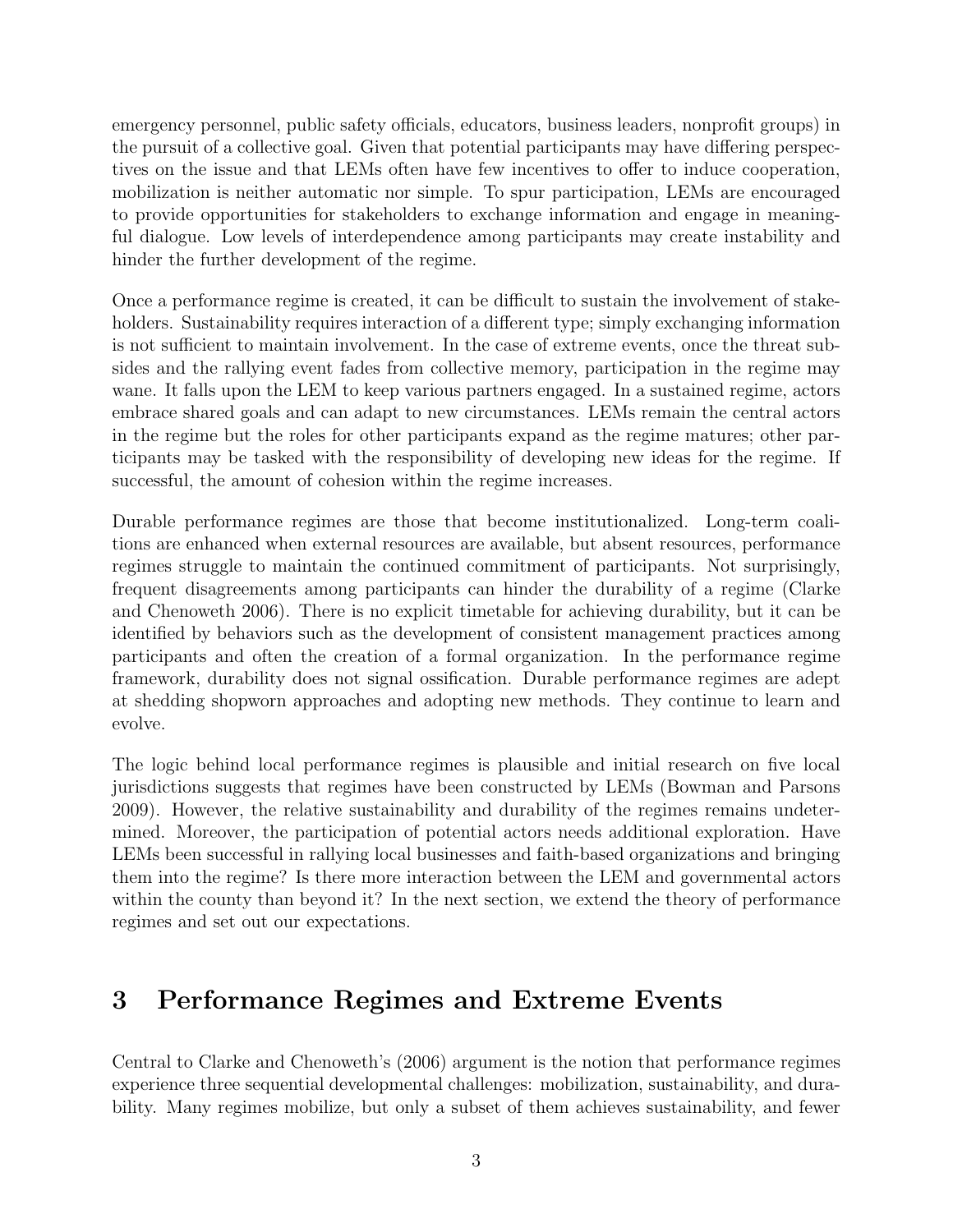still become durable. The performance regime framework explicitly recognizes that starting up is different from maintenance which is different from institutionalization. This contention has yet to be explored in the literature and we do so here. We anticipate that although the rates of mobilization may be relatively high, the incidence of sustainability and durability is likely lower. This expected variation is not a simple function of time. LEMs have been formally tasked with building collaborative networks since the advent of the U.S. Department of Homeland Security and there is ample data showing that they have done so. There has been sufficient opportunity to move regimes beyond the entry-level stage of mobilization. But as Agranoff (2007) reminds us, network leadership is not a matter of traditional command-and-control practices, instead it requires steering and "soft guidance."

We further refine the argument by contending that the involvement of certain groups of stakeholders – regardless of the specific regime challenge – varies. For instance, it is easier for a local emergency manager to engage the participation of actors with whom the LEM interacts on a regular basis as opposed to those with whom the interaction is more episodic (Agranoff 2007). For example, in the face of natural disasters, school districts tend to collaborate with other school districts more than they do with business organizations (Hicklin, et al. 2009). Jurisdictional boundaries may pose a potential constraint on the development of a fully flourishing performance regime. However, the number of county emergency managers collaborating with state emergency management agencies and other counties is about the same or slightly higher than with cities and school districts within the county (McGuire 2009). Sorting out the types of actors and their level of involvement in emergency management performance regimes seems an important next step.

We offer four general sets of explanations for performance regimes and the amount of interaction between LEMs and various actors: risk, capacity, vulnerability, and stability. Risk reflects the level of threat a jurisdiction faces, that is, the likelihood or probability that a particular area will experience an extreme event (e.g., a tornado, hurricane, or terrorist attack). Communities facing the greatest risk are likely to be those that have developed their performance regimes beyond the basic mobilization stage (Brudney and Gazley 2009). However, the relationship between risk and LEM's interactions with participants in performance regimes may not be linear.

Capacity is the ability of a jurisdiction to deal with an extreme event. And although one might expect a straightforward relationship between capacity and collaborating with different actors, there is reason to expect the opposite. Olson (1971) suggests that groups imbued with greater capacity are more likely to work alone, whereas groups that lack resources will be more likely to engage others in their efforts to achieve a specific goal. Extending this reasoning to performance regimes, LEMs in counties that have sufficient capacity may develop weaker ties to other government and nongovernment actors (Bowman and Parsons 2009). On the other hand, LEMs with fewer resources likely have greater incentive to construct a stronger performance regime by involving other participants from the community.

Vulnerability refers to the overall effect an extreme event has on an area, which can differ according to various location-specific characteristics such as population density, the presence of a vulnerable population (e.g., elderly, low-income, or mobile home residents) or the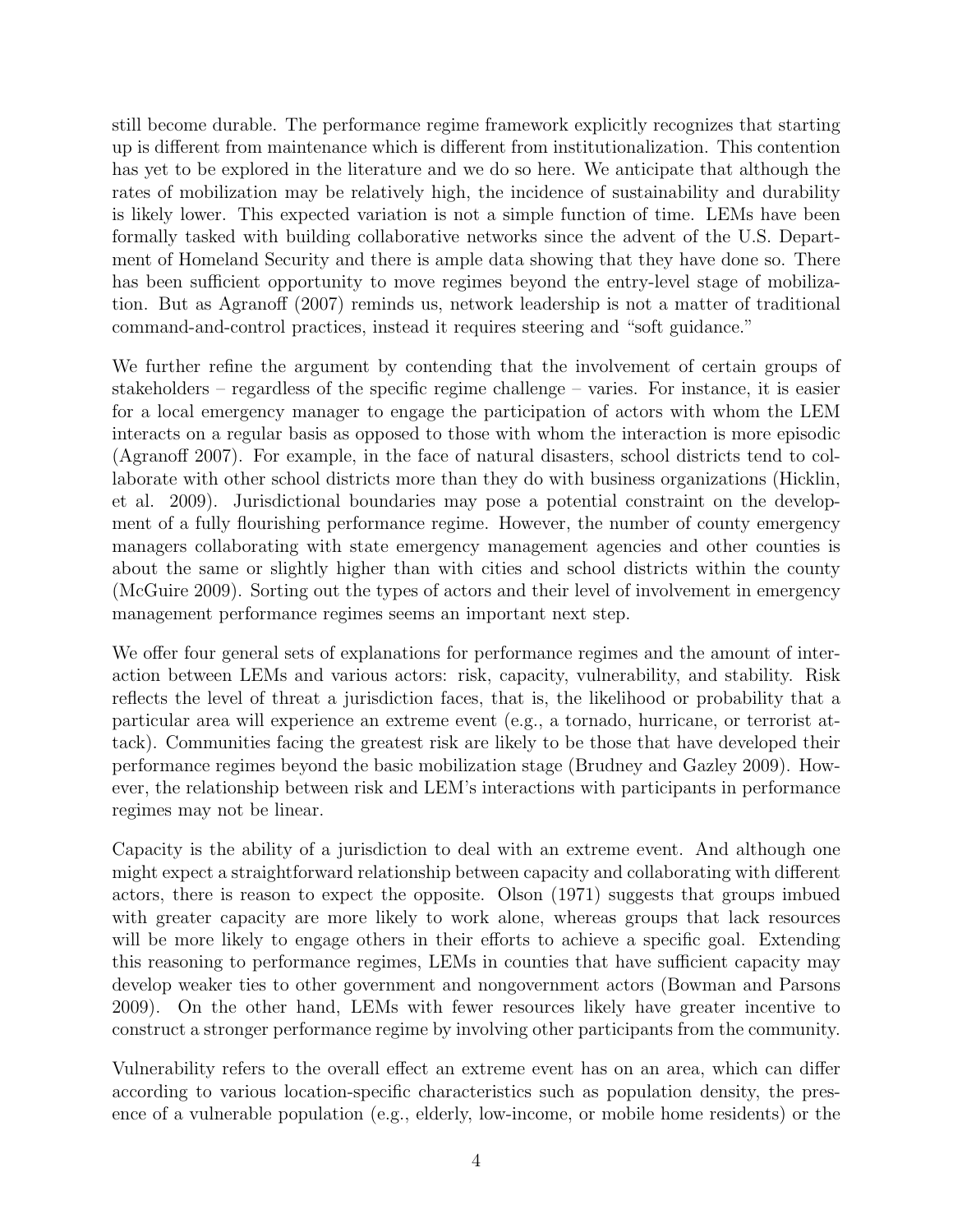lack of sufficient emergency preparation (Bankoff, Frerkes, and Hilhorst 2004; Clarke and Chenoweth 2006; Cutter 2006; Cutter, Boruff, and Shirley 2003). In counties with greater vulnerability, LEMs may experience additional pressures to create effectively-functioning performance regimes.

Stability is another important aspect of the community environment in which the LEM operates. By virtue of their growth, some counties may have greater need for problemsolving performance regimes. Thus one would expect to see LEMs making concerted efforts to reach out to a mix of stakeholders. However the instability created by the population growth may make the establishment of performance regimes all the more difficult in these counties.

Beyond the general explanations, we theorize that an LEM's efforts to network with different types of potential participants are related to characteristics of the participant group itself. The number of incorporated areas, the level of unity in the governing board, the amount of social capital, and the number of bordering counties likely affect an LEM's pattern of interaction.

Although overcoming the challenges of mobilization, sustainability, and durability is necessary in constructing successful performance regimes, the underlying mechanism by which these challenges are met is the interaction of LEMs with potential participants. The analysis that follows focuses on the frequency of interaction between the LEM and stakeholders in locally-based performance regimes.

# 4 Data and Methods

The hypotheses are tested using data from a survey of emergency managers in North Carolina counties.<sup>2</sup> The survey was funded by a grant from the Department of Homeland Security and the National Center for the Study of Terrorism and Responses to Terrorism (START). The survey was administered in the fall of 2008 with the goal of collecting information on the level of interaction between county-level emergency managers and a range of governmental and nongovernmental actors. Therefore, these data allow for an examination of the factors that may faciliate or hinder the extent to which local governments mobilize, sustain, and create durable performance regimes in emergency management (Clarke and Chenoweth 2006).

A one-page survey was sent via postal mail to all 100 counties in North Carolina, addressed to the director of emergency management and enclosed with a small gift (i.e., \$5.00 gift card) as a financial incentive to complete the survey. Respondents were asked to either return the completed survey in a pre-paid envelope (enclosed with survey) or fax to the Department of Political Science at the University of South Carolina. Also, reminder e-mails were sent approximately two weeks after the surveys in an attempt to enhance the response rate. After an initial wave of responses, follow-up telephone calls were made to non-responding counties to encourage submission of the survey. Overall, responses were obtained from 79 of 100 counties, which provides a sufficiently representative sample of county emergency mangers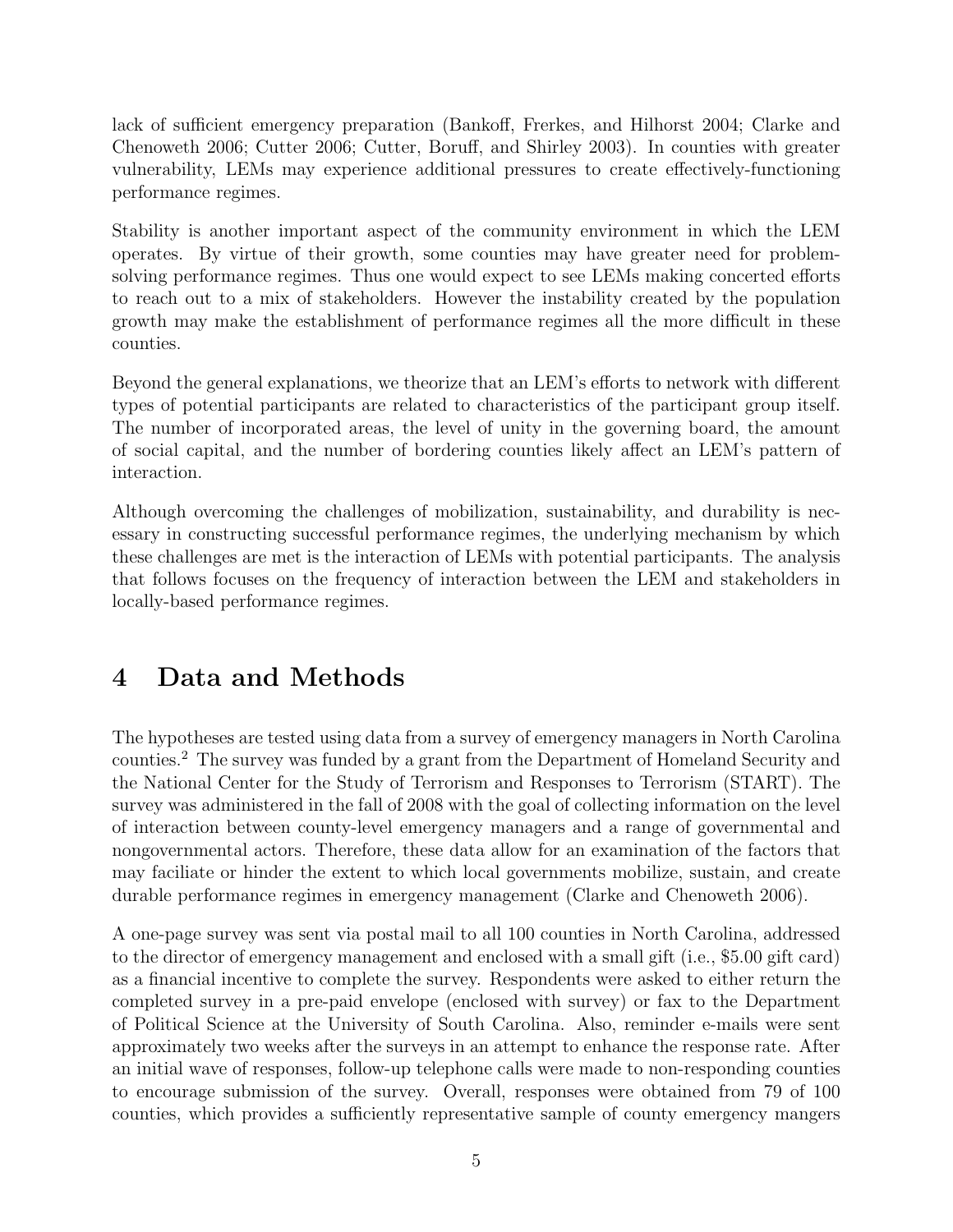in North Carolina.<sup>3</sup> For example, responses were obtained from urban counties and most major metropolitan regions in North Carolina, in addition to a broad range of rural counties.

The survey was designed to evaluate the nature and frequency of interaction between emergency mangers and potential participants in local performance regimes, including: cities and towns, school districts, local businesses, faith-based groups, other non-profit groups, emergency mangers in nearby counties, state government agencies, and federal government agencies. In other words, the unit of analysis is the county-participant dyad, which is a common approach in the growing body of literature that explores the structure of interpersonal and organizational ties in collaborative management networks (see O'Leary and Bingham 2009).<sup>4</sup> Using a scale from 1 to 10 (lower values indicate less interaction, higher values indicate greater interaction), respondents were asked to rate how often they interact with each potential participant in different capacities, such as (1) collaborating and exchanging ideas, (2) utilizing available resources, (3) delegating responsibility for generating new ideas, and (4) developing consistent management practicies. In short, these survey items are expected to be representative indicators of mobilization, sustainability, and durability – the three challenges of local performance regimes (Bowman and Parsons 2009; Clarke and Chenoweth 2006).

#### 4.1 Summary of Survey Responses

Summary statistics of responses to different survey items, categorized by regime challenge and separated by type of participant, are presented in Table 1. Governmental actors include cities and towns, as well as school districts. Nongovernmental actors include local businesses, faith-based groups, and other non-profit organizations. Finally, outside county actors include emergency management officials in nearby counties, state government agencies, and federal government agencies.

#### [Table 1 here]

Several points are worth noting in Table 1. While mobilization is measured by collaboration and sharing resources, sustainability is measured by delegating responsibility to certain participants. Clearly, the latter demonstrates a level of interaction characterized by greater trust, which is an important component to sustaining cooperation in management or policy networks (Agranoff 2007). It is not surprising then to find that the level of interaction reported by LEMs is higher for mobilization activities than for the sustainability activity. A regime cannot be sustained until it is mobilized. The third challenge in the creation of performance regimes is durability, measured here by developing or adapting consistent management styles with each group of actors. County emergency managers indicate a higher level of interaction on this dimension than anticipated. The findings suggest that LEMs may be making progress in creating durable regimes, even as they lag in delegating responsibility to various participants. It is important to remember that collaborative structures are not necessarily alike; some may retain elements of a hierarchical organization (McGuire 2006).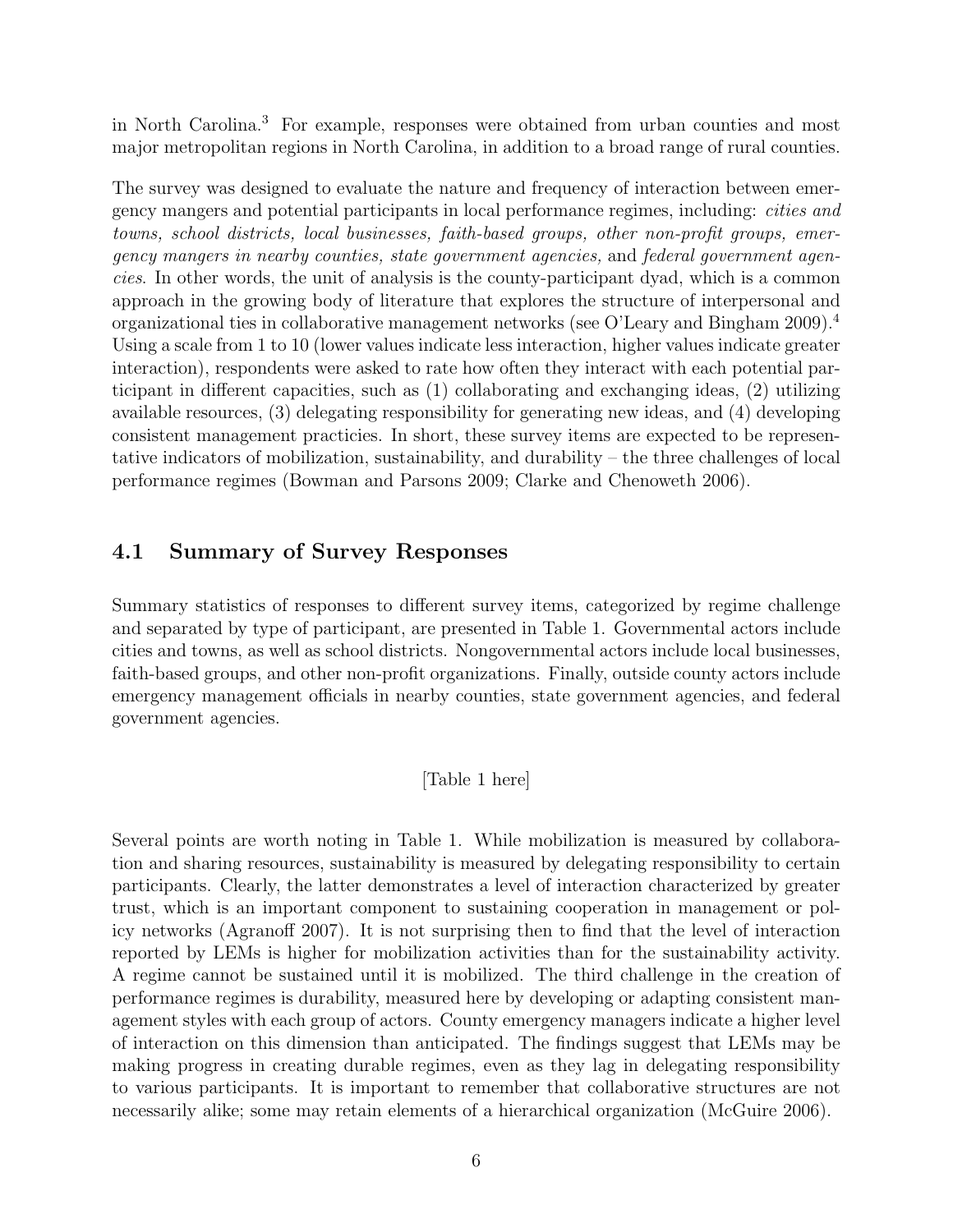Table 1 also shows that interactions with nongovernmental participants occur much less frequently than governmental or outside county actors. LEMs are likely to interact regularly with governmental entities within the county on numerous problems and issues thus mechanisms may already exist to facilitate the interaction. With outside county actors, especially state and federal agencies, a vertical management structure may be in place. However, similar institutional structures do not exist for interactions with nongovernmental actors within the community. This makes it more difficult to engage nongovernmental groups in the nascent regime. As Bryson, Crosby, and Stone (2006, p. 52) note, the normal expectation ought to be that success will be very difficult to achieve in cross-sector collaborations. Therefore, the extent to which emergency managers develop ties with all relevant actors is critical in constructing performance regimes (Clarke and Chenoweth 2006). These survey items are used as dependent variables in this study in an attempt to explain how and why local governments overcome the challenges of mobilization, sustainability, and durability.

#### 4.2 Measurement of Independent Variables

There are several independent variables used in the analysis to attempt to explain the construction of local performance regimes. Descriptive statistics for these explanatory variables are presented in Table 2. Utilizing data from the North Carolina Division of Emergency Management Annual Report (2007), the number of hazardous events in each county is used to measure the overall level of risk. This measure is based on actual risk instead of potential risk (e.g., terrorist attack), and ranges from 3 to  $273<sup>5</sup>$  Also, a squared hazards term is created to examine the expected nonlinear effect of risk on the construction of local performance regimes. Given that low-risk counties do not experience a great enough risk to build performance regimes, and high-risk counties likely have the necessary resource capacity and organizational hierarchy of support to prepare for and respond to extreme events on their own, medium-risk counties may be most likely to build robust performance regimes to reduce their community's vulnerability to extreme events. In short, the expectation is that the effect of Hazards will be positive and the effect of  $\rm\,Hazards^2$  will be negative.

[Table 2 here]

County government and emergency management capacity is measured by three distinct indicators. Fiscal health is a measure of resource capacity and is created by dividing fiscal year 2007 county revenues by expenditures, which ranges from from .69 to 1.40. Therefore, the greater the value of fiscal health, the more financial resources are available to the county to allocate to emergency preparedness and response to extreme events. Regarding its impact on performance regimes, the expectation is that counties with greater resource capacity have less need for additional support from other actors, and will thus create weaker performance regimes. The measure of county population is derived from 2006 estimates from the U.S. Census Bureau and ranges from 4,187 to 827,445, and is also expected to exert an influence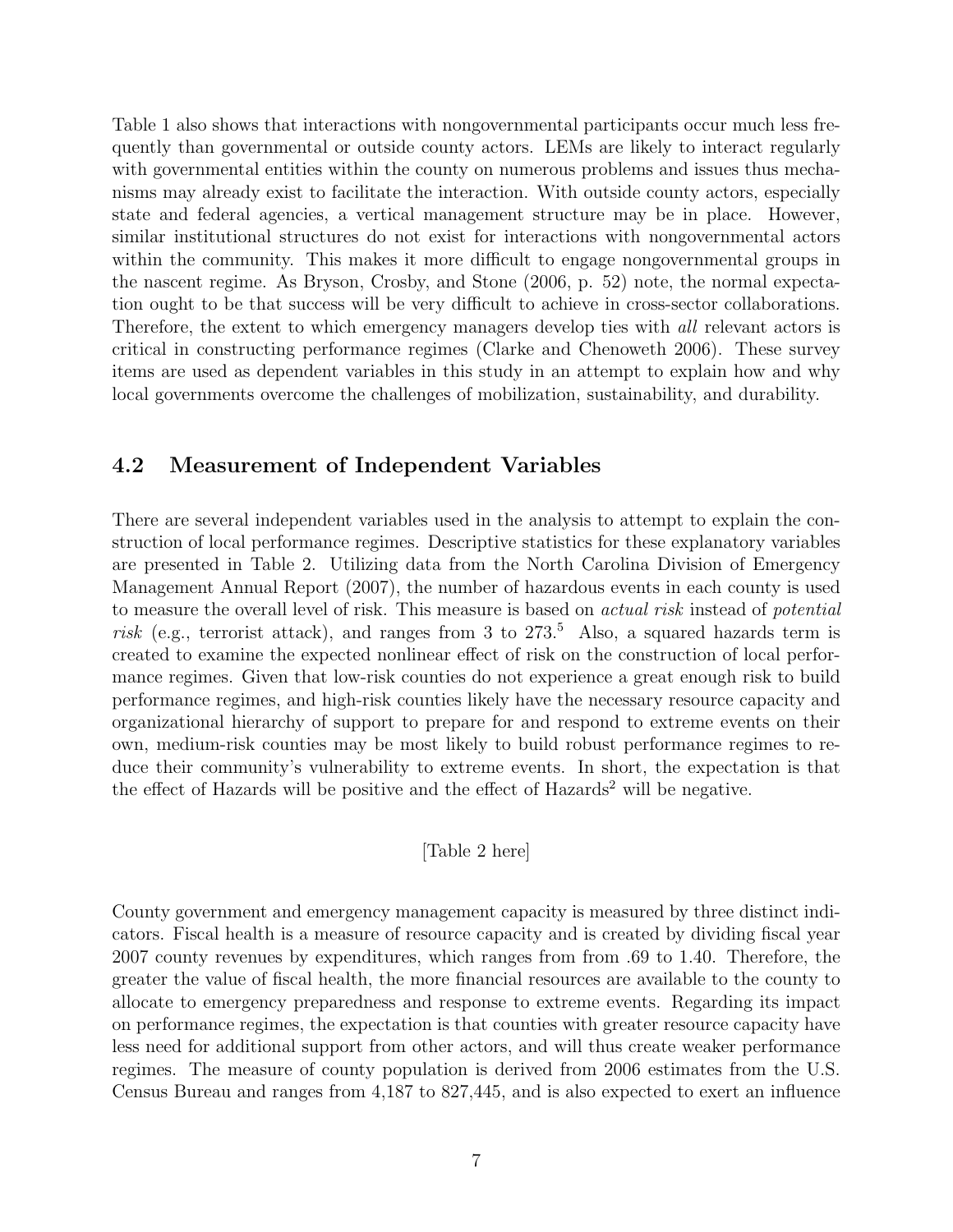on preparedness efforts (Gerber et al. 2005; Gerber and Robinson 2009). Finally, professionalism is a dichotomous measure of whether the county emergency manger has held the same position from 2005 to 2008, with a 1 for "yes" and 0 for "no." While this is admittedly a limited measure of professionalism, the logic behind its inclusion in this study is twofold. First, recent work finds that professionalism is an important antecedent to collaboration with various actors in management networks (McGuire 2009). Second, emergency managers with more experience may have developed more relationships with governmental and nongovernmental actors in their community, both in quantity and quality. Therefore, the professionalism variable may capture one or both of these relationships, and is expected to differ in direction from the other capacity variables.

In addition to risk, this work uses separate measures of vulnerability. The Social Vulnerability Index (SoVI 2000) is comprised of several indicators that capture a county's vulnerability to threat, that is, the extent to which an extreme event would adversely affect an area. To create the Social Vulnerability Index (SoVI), Cutter and colleagues (2003) conduct a factor analysis of 48 county-level variables and produce an index with 11 component dimensions of vulnerability that ranges from -5.81 to 4, with positive values indicating greater vulnerability.<sup>6</sup> Overall, the expectation is that more vulnerable counties will construct stronger regimes and thereby be more likely to overcome the challenges of mobilization, sustainability, and durability. Vulnerability is also measured by population density, with the expectation that more densely populated counties will be more vulnerable to hazardous events, and thus more likely to reach out to potential participants within the community for assistance in preparedness and response.

County stability is measured by a single variable for population change, from 2000 to 2006. The expectation is that counties experiencing greater demographic change more find it more difficult to build and sustain working relationships with various actors within the community. Additional explanatory variables are included in the analysis for specific sets of actors. The number of incorporated areas is included based on the expectation that more incorporated cities and small towns reflects a greater potential for collaboration. Unified government is created by calculating the absolute value of the difference between the number of Republicans and Democrats on county council in 2008, with the expectation that a county government dominated by a single political party may be less likely to instill a pattern of collaboration with a diverse set of governmental and nongovernmental actors. Social capital is measured by the number of non-profit organizations in each county and reflects a greater potential for collaboration with nongovernmental actors. Similarly, the number of bordering counties also represents a greater potential for collaboration, but with outside county actors such as emergency management officials in nearby counties. Finally, because the expectation is that mobilization, sustainability, and durability occur sequentially in the development of performance regimes, the composite measure of mobilization (i.e., collaboration, sharing resources) will be included in models of sustainability, while both mobilization and sustainability will be included in models of durability.

In sum, the purpose of this study is to explain how and why local governments overcome collective action problems by constructing performance regimes to reduce county vulnerability to extreme events. To do this, emergency managers in local governments must overcome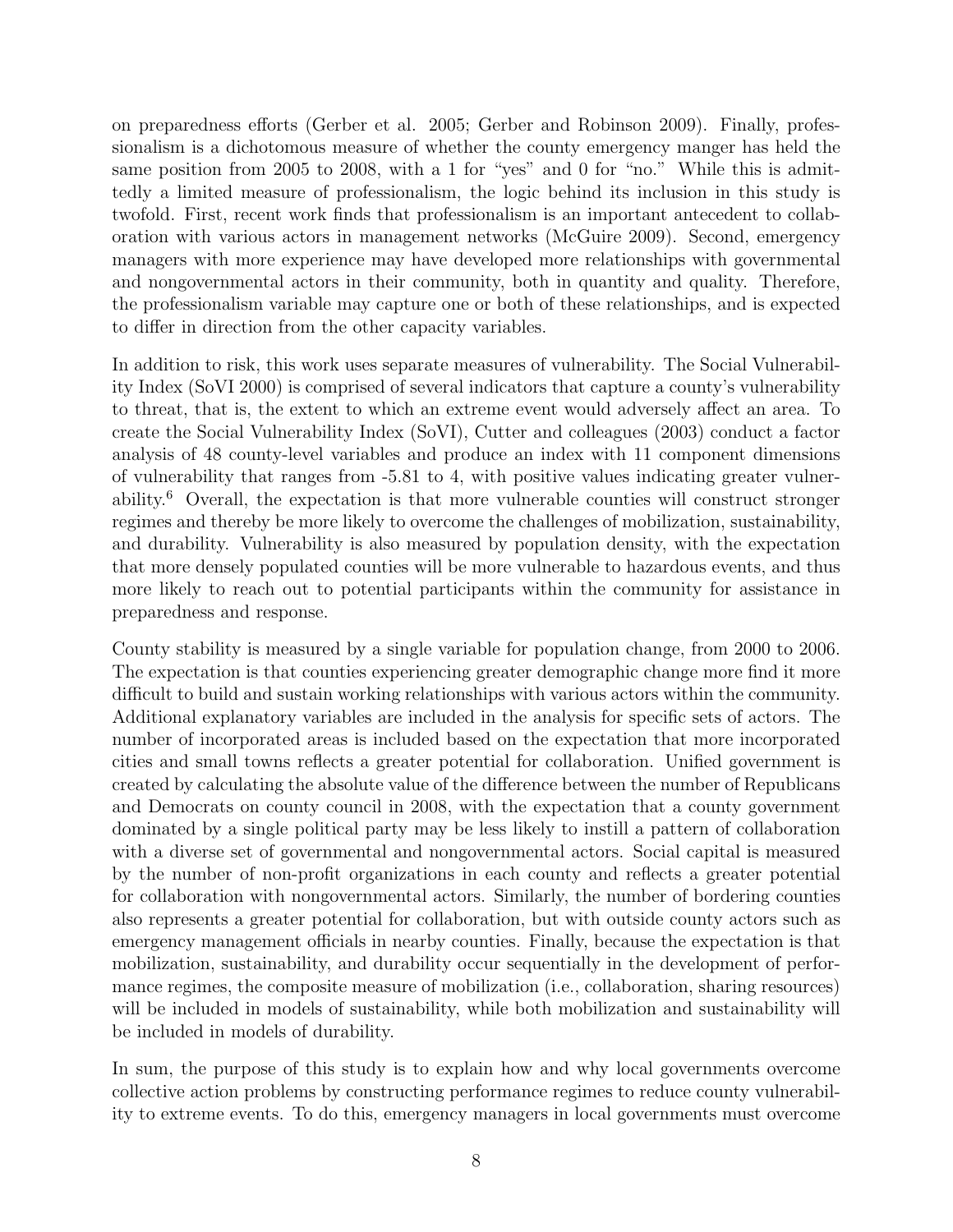three important challenges, including mobilizing a diverse set of actors, sustaining cooperation during periods of inactivity, and creating durable regimes by institutionalizing working relationships with governmental, nongovernmental, and outside county actors (Bowman and Parsons 2009; Clarke and Chenoweth 2006). The relationship between these challenges and a broad range of explanatory variables is the focus of the following analyses.

### 5 Findings

To provide an initial examination of the three performance regime challenges, base models are constructed with variables for risk, county government and emergency management capacity, vulnerability, and stability (see Table 2). The dependent variables for mobilization, sustainability, and durability are continuous, and thus ordinary least squares regression is utilized. It is important to reiterate that the unit of analysis in this study is the countyparticipant dyad, albeit the explanatory variables are primarily measured at the county level. Therefore, the interpretation of findings will focus on the impact of certain variables on county-participant interactions. Additionally, to capture differences in interaction patterns with potential participant groups, OLS models are estimated across type of actor (i.e. governmental, nongovernmental, outside county; also see Table 1) for the models of mobilization, sustainability, and durability. Table 3 presents the results of the base models of local performance regimes.

#### [Table 3 here]

Although the model results in Table 3 do not completely explain how local governments overcome the challenges of performance regimes, they do provide some insight into the process. First, there is some support for the expectation that risk produces a nonlinear effect on the construction of performance regimes, as indicated by the statistically significant coefficient estimates for Hazards<sup>2</sup> in the mobilization and durability models, even though the linear Hazards term does not reach statistical significance. The negative effect of Hazards<sup>2</sup> suggests that the strength of county-participant interactions decreases with a greater number of hazards in a particular county.

The results in Table 3 provide mixed support for the expected effects of government capacity. For instance, although fiscal health produces an effect on mobilization contrary to our initial expectation, a one unit increase in fiscal health corresponds to a nearly one unit decrease in sustainability. Also, professionalism exerts a negative impact on sustainability, which suggests that LEMs with more experience delegate less responsibility to potential participants. County population produces the expected effect on mobilization and durability, that is, LEMs in more populous counties are less likely to mobilize potential participants and create durable regimes because they are capable of fulfilling emergency management duties without additional community support.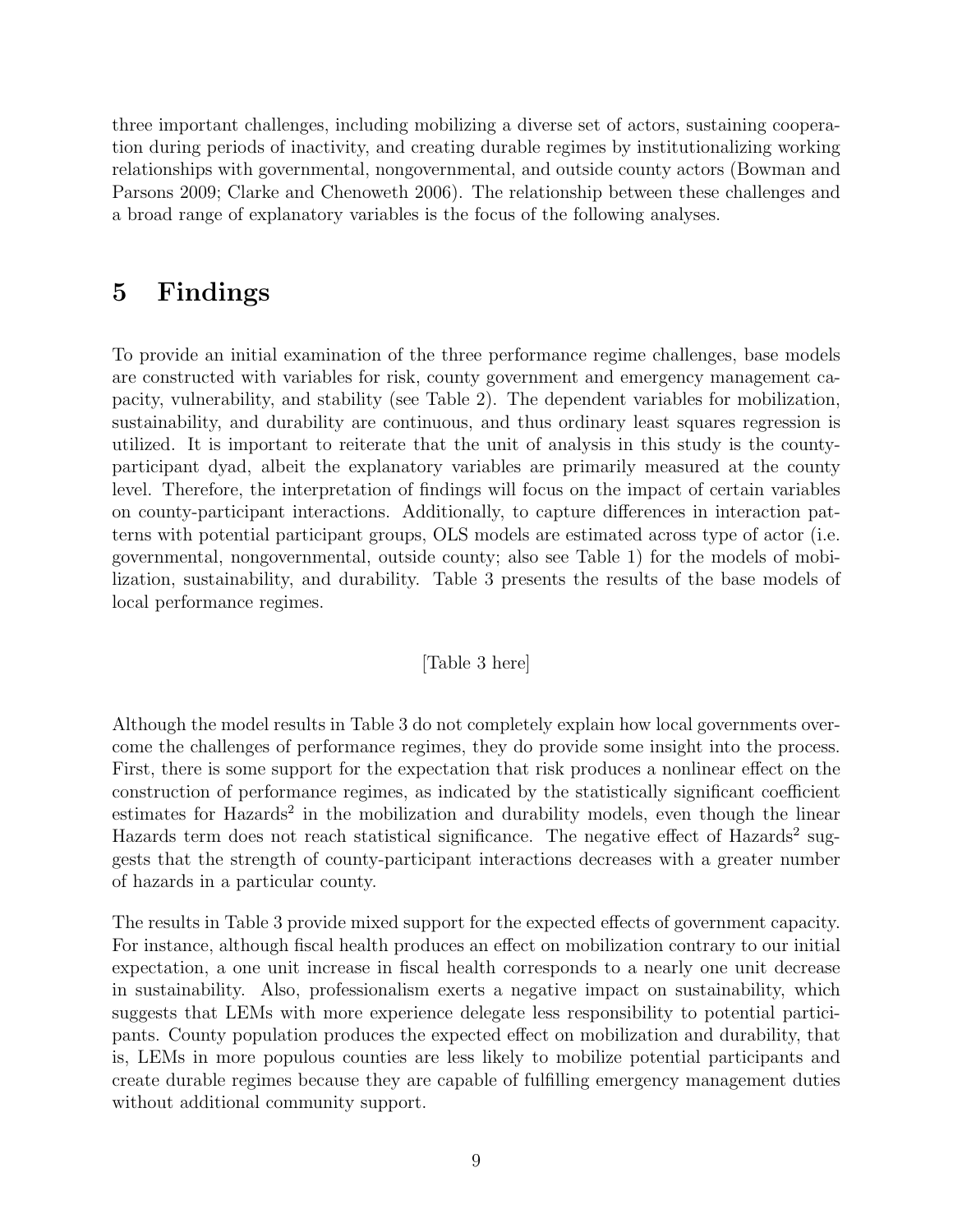Finally, population density, an indicator of county vulnerability, exerts a positive influence on mobilization and durability. For example, a 1,000 unit increase in density produces a 3 unit increase in the extent to which LEMs adapt consistent management styles with various governmental, nongovernmental, and outside county actors. While the results for the base models provide some explanation of how counties overcome these challenges, it is important to next examine mobilization, sustainability, and durability separately, as well as the effects of additional explanatory variables across the different sets of regime participants.

### 5.1 Mobilization

In order to examine the factors important in the mobilization of potential participants, OLS models are estimated for all actors and for each actor type. The mobilization model results are presented in Table 4. Overall, the results provide mixed support for some of the initial expectations.<sup>7</sup>

#### [Table 4 here]

There are several notable findings in Table 4. With regard to the capacity variables, fiscal health and professionalism, some of the results run counter to our initial expectations. First, with the exception of nongovernmental actors, fiscal health produces a positive impact on mobilizing governmental and outside county participants. All of the actors in these two groups are governmental entities; perhaps LEMs in well-resourced counties can help subsidize the involvement of cities, school districts and other counties in the regime. However, professionalism displays a positive and statistically significant effect only on interactions with nongovernmental actors. It may be the case that experienced emergency managers make the effort to incorporate cross-sectoral participants from within the community in disaster preparedness and emergency response. Our indicator of stability, population change, also performs contrary to expectations, In fact, with respect to cities, towns, and school districts, population growth seems to stimulate outreach on the part of LEMs. Finally, the variables intended to capture specifics of each of the participant groups fail to produce the expected results.

Consistent with the previous results for the base models, the evidence suggests that risk produces a nonlinear effect on the county emergency manger's interaction with potential participants, with the strongest effect appearing in the model of nongovernmental actors. In other words, as the number of hazards increases in a particular county, the strength of interaction with potential participants increases; however, as the number of hazardous events continues to increase, the strength of interaction declines with respect to mobilization activities, such as collaborating and exchanging ideas and sharing available resources.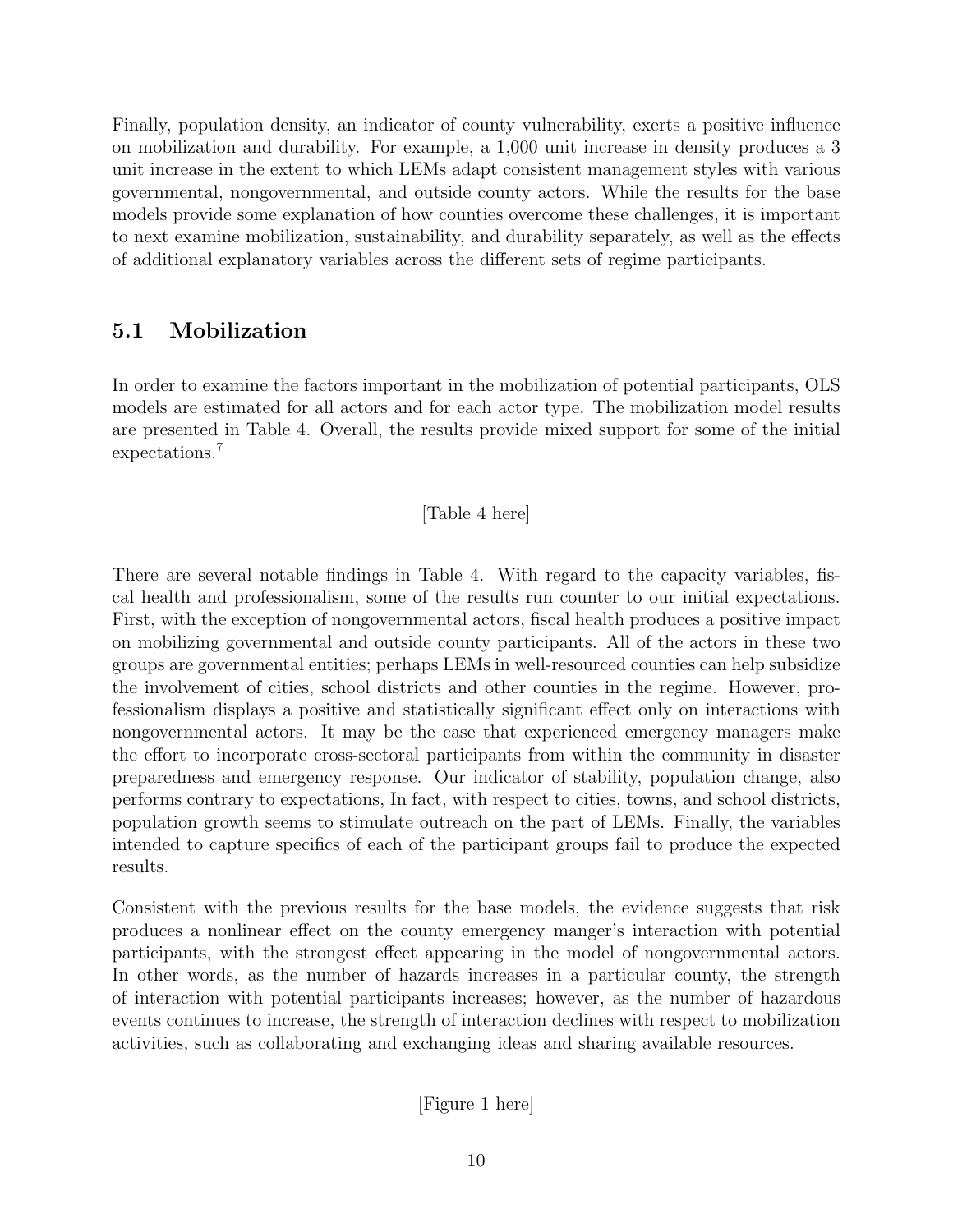The nonlinear effect of risk on mobilization is illustrated by the predicted values and confidence intervals plotted in Figure 1. The figure demonstrates that as the number of hazards increases, the effect on mobilization initially increases and then declines considerably as counties experience a greater number of hazardous events. Although the predicted nonlinear effect of risk is associated with much larger confidence intervals, this is a function of fewer observations at higher values of the hazards variable. In short, Figure 1 provides evidence to support the expectation that LEMs in low- and high-risk counties create weaker performance regimes, whereas LEMs in counties with medium or average levels of risk are most likely to mobilize participants in the process of preparing for and responding to extreme events.

### 5.2 Sustainability

The results for the sustainability models, also separated by actor type, are presented in Table 5. The first important result in the sustainability models is the distinct effect of risk on sustainability, particularly compared to its effect on mobilization. While the effect of risk is not in the expected direction, the nonlinear effect is intriguing. The findings suggest that as counties experience a greater number of hazardous events, emergency managers are less likely to sustain the cooperation of participants in emergency management related activities; however, the squared hazards term indicates that as hazards continue to increase, the effect changes in a positive direction. The predicted nonlinear effect of risk on sustainability, with confidence intervals, is plotted in Figure 2.

[Table 5 here]

[Figure 2 here]

In contrast to the nonlinear effect plotted in Figure 1, the effect of risk on sustainability is quite different in Figure 2. For instance, in low- and high-risk counties, LEMs seem to interact more regularly with potential participants by delegating responsibility for developing new ideas in emergency preparedness and response, while medium-risk counties are less likely to do so. Low- and high-risk counties may be more likely to sustain the cooperation because (1) low-risk counties rely on the involvement of available community actors in the event of a disaster and (2) high-risk counties experience hazards on a sufficiently frequent basis to sustain the continued involvement of participants in local performance regimes. Although Figure 1 suggests that LEMs in these counties are less likely mobilize participants, Figure 2 suggests that they may be better suited to sustain participant cooperation in performance regimes when/if they are initially successful at overcoming the mobilization challenge. Finally, the wider confidence intervals in Figure 2 are attributed to fewer observations at higher values of the hazards variable.

In addition, there are several important findings in Table 5, most of which provide consistent evidence for the expectations regarding the effects of government capacity, stability, and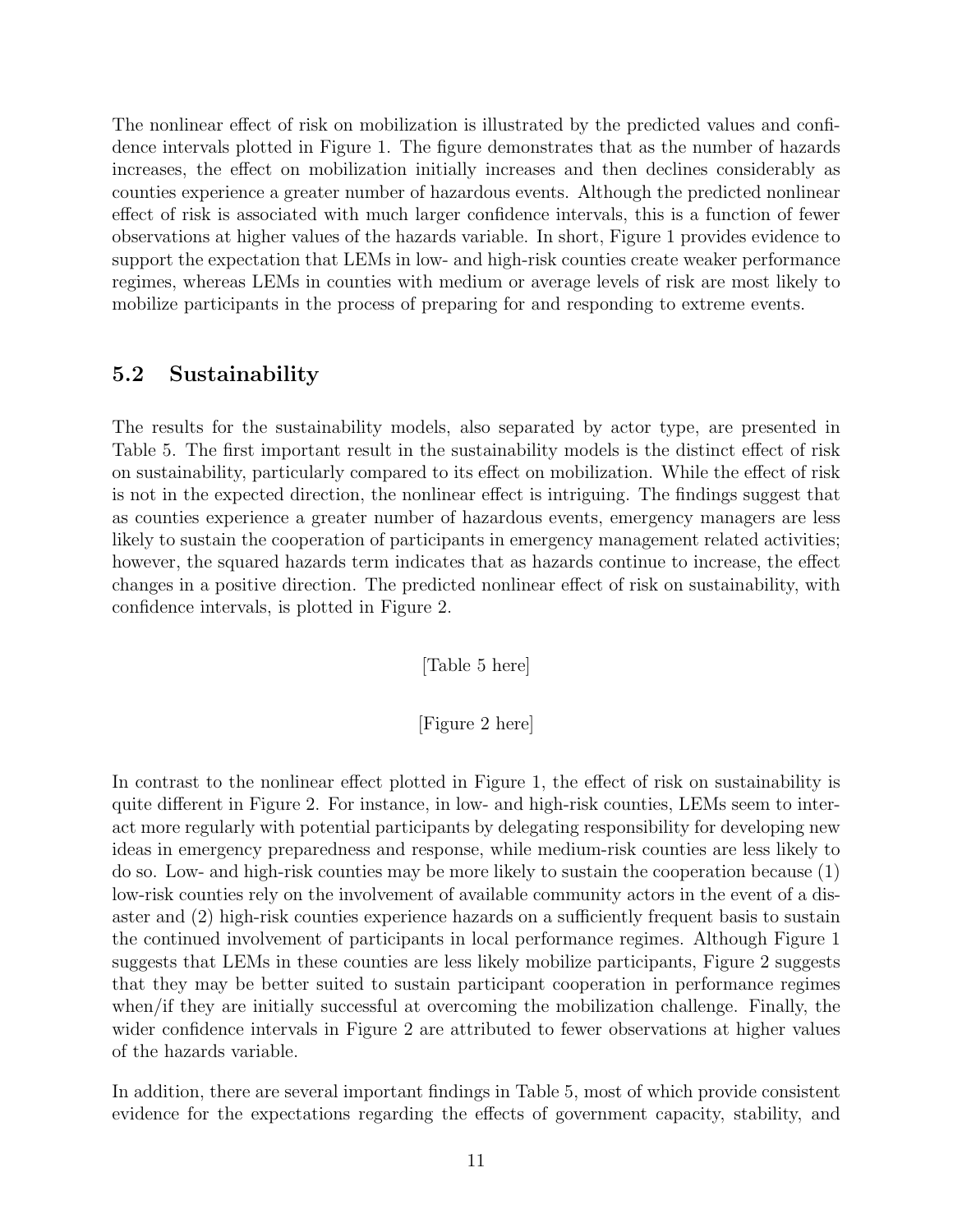mobilization on sustaining cooperation in performance regimes. First, fiscal health produces the expected negative effect on sustainability, that is, emergency managers in counties with an excess in revenues are less likely to sustain regular interaction in terms of delegating responsibility to governmental and nongovernmental participants. The logic behind this argument and result is that these counties have greater resource capacity and have less need for sustaining the participation of regime participants, as the excess in resources provides the necessary financial support to prepare for and respond to extreme events. The other capacity variable, professionalism, performs similarly. Professionalism is important in mobilizing nongovernmental actors, but when it comes to sustaining their involvement of outside county actors, professionalism has a negative effect.

Second, the stability of a county's population exerts an important effect on sustainability, as indicated by the negative coefficient estimate for population change. Emergency managers in counties that experience rapid population growth, and thus an unstable foundation of community involvement in emergency management, may find it increasingly difficult to sustain the participation of various actors in local performance regimes. Also, social capital produces a statistically significant effect on sustainability, indicating that a greater number of non-profit organizations in a particular county increases the level of interaction between LEMs and regime participants with respect to the delegation of responsibility.

Third, the statistically significant coefficient estimates on the mobilization term across all models provide robust support for the argument that these three challenges occur in sequential order, that is, a county emergency manager must mobilize participants before sustaining their involvement in performance regimes (Bowman and Parsons 2009; Clarke and Chenoweth 2006). For instance, a  $2\sigma$  increase in mobilization corresponds to a 3.71 unit increase in the extent to which LEMs give responsibility for developing new ideas to various governmental, nongovernmental, and outside county participants, a critical component to overcoming the sustainability challenge (Clarke and Chenoweth 2006).

Finally, unified government produces an interesting effect on sustaining the cooperation of governmental actors. Perhaps this finding is attributed to a homogeneous vertical management structure that extends down from a unified/partisan county government to the public officials who serve in leadership positions of cities, small towns, and school districts. However, in order to fully understand the sequential process by which emergency managers construct robust performance regimes, we must also examine how local governments overcome the challenge of durability and move toward institutionalizing the partnerships with these regime participants.

### 5.3 Durability

The results for the durability models for all actors and different actor types are presented in Table 6. Similar to the effect of risk on mobilization, risk produces the expected nonlinear effect on durability in three of the four models. For instance, LEMs in counties experiencing a greater number of hazards interact more regularly with governmental and nongovernmental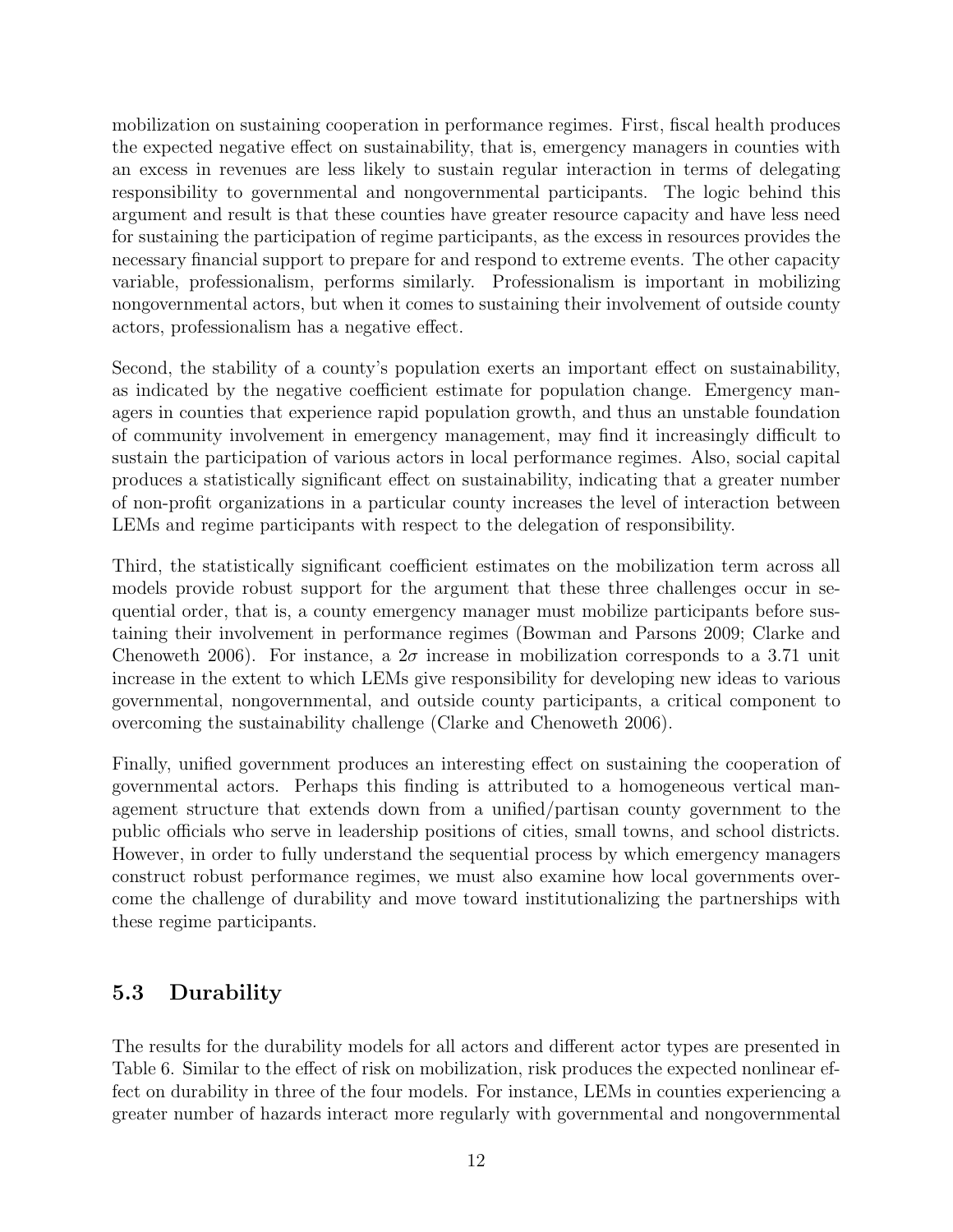actors with respect to adapting consistent management styles; however, as hazards continue to increase, county emergency managers are less likely to take steps to create durable performance regimes.

#### [Table 6 here]

#### [Figure 3 here]

The nonlinear effect of risk on durability is illustrated by the predicted values and confidence intervals plotted in Figure 3. Emergency managers in low- and high-risk counties do not develop consistent management styles with participants in performance regimes to the same degree as those in medium- or average-risk counties. Perhaps this pattern of interaction occurs because counties that face minimal or substantial risk either (1) have little incentive to establish lasting partnerships or (2) possess sufficient resource capacity to fulfill emergency management duties alone. However, given the significant differences across mobilization, sustainability, and durability, additional research is needed to assess the nature of the relationship between level of risk and the construction of local performance regimes.

There are several important findings also presented in Table 6. A county's fiscal health exerts a substantial influence on the durability of performance regimes, particularly in the interaction with outside county actors. For example, a one unit increase in fiscal health corresponds to a  $-2.24$  decline in the frequency with which county emergency managers develop consistent management styles with emergency managers in nearby counties, state government agencies, and federal government agencies. This is an important finding, as it indicates that LEMs in counties with less financial capacity will interact more regularly with horizontal and vertical governmental actors, perhaps adapting their public management styles as a requirement for receiving external funding. Professionalism, the other capacity variable, exerts a positive impact on interactions about management practices, especially with nongovernmental actors. Given the difficulties of harmonizing public management practices with those of the private sector, perhaps it is not surprising that experienced LEMs devote substantial time to this exercise.

The indicators of vulnerability produce the expected effects on durability. First, LEMs in more densely populated counties create more durable and institutionalized performance regimes because they face a greater collective vulnerability to extreme events, a fundamental argument in the theory of local performance regimes in emergency management (Clarke and Chenoweth 2006). Second, this finding also holds for the Social Vulnerability Index (SoVI), albeit primarily with nongovernmental actors. In other words, LEMs in counties with greater social vulnerability are more likely to institutionalize the participation of nongovernmental actors, such as faith-based groups and businesses, in order to carry out emergency management duties. Finally, since population change reflects inherent instability in county demographics that are likely to hinder the development of durable partnerships with actors in the community, the statistically significant effect of population change variable on durability is in the expected negative direction.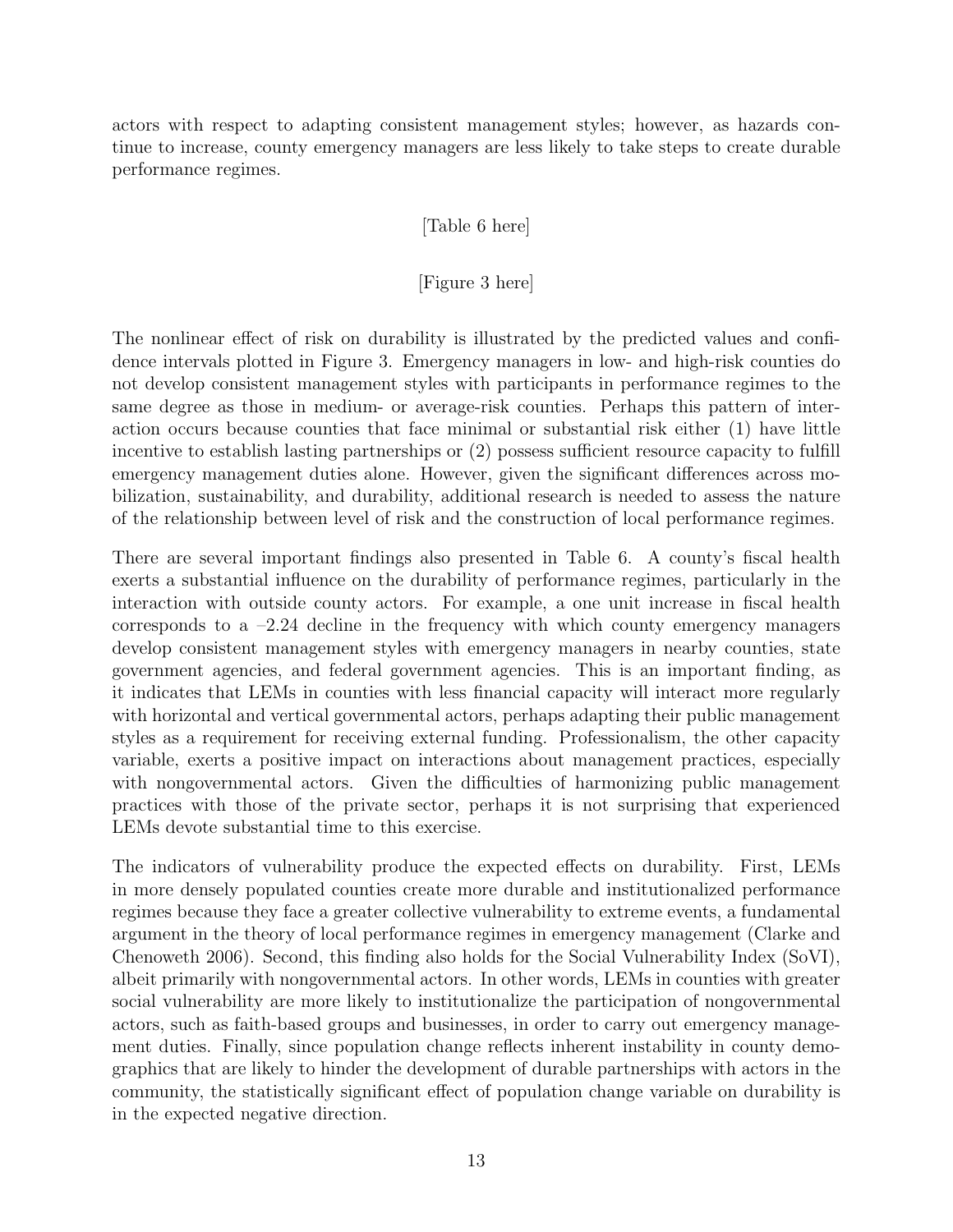In the full model, the number of bordering counties produces a statistically significant positive effect on durability. For example, a  $2\sigma$  increase in county borders corresponds to a nearly .40 increase in durability, indicating that the potential for partnerships with nearby counties is an important (albeit small) factor in the construction of performance regimes. Also, while unified government produced a positive impact on sustainability, the findings here indicate that unified government decreases the extent to which county emergency managers develop consistent management styles with governmental actors. At first, this may appear to be somewhat counterintuitive, as LEMs embedded in a more homogeneous county government may be more likely to create institutionalized partnerships with cities, small towns, and school districts. However, Clarke and Chenoweth (2006) argue that stringent hierarchical management structures, as well as command-and-control approaches to emergency management, stifle the cooperation of potential participants and are a detriment to durable performance regimes (see McGuire 2006).

Finally, a characteristic fundamental to the concept of local performance regimes is that the three challenges occur in sequential order (Bowman and Parsons 2009; Clarke and Chenoweth 2006). In other words, a diverse set of actors must first be mobilized to participate in local preparedness efforts before their cooperation can be sustained, both of which occur before the working relationships and partnerships are institutionalized in a durable regime. The findings in Table 6 provide evidence to confirm these expectations. Coefficient estimates for both mobilization and sustainability reach statistical significance in all models (p-value<.01), which indicates that the first two challenges are powerful explanatory variables in understanding how local governments adapt consistent management styles with a diverse set of governmental, nongovernmental, and outside county actors. The process by which LEMs facilitate the construction of durable performance regimes is critical to overcoming collective action problems and reducing their community's vulnerability to extreme events.

# 6 Conclusion

The results of the statistical analyses are mixed, but certainly interesting. And we acknowledge the possibility that our operationalizations of some of the concepts may contribute to the occasionally unstable results. Although we would have preferred a set of robust findings across each of the models, the results do offer some thought-provoking implications for local emergency management and performance regimes.

First, the three challenges of performance regimes posited by Clarke and Chenoweth (2006) appear to be sufficiently distinct and different. It is important to have provided empirical confirmation of this point. What it takes to mobilize potential regime participants is not necessarily what it takes to sustain their participation, or to make the network durable. Moreover, these challenges appear to be sequential: mobilization goes a long way in explaining sustainability; both of them help explain durability. Second, our contention that the interactions of local emergency managers vary based on the type of potential regime participant is also borne out in the data. LEMs engage with nearby governmental actors differently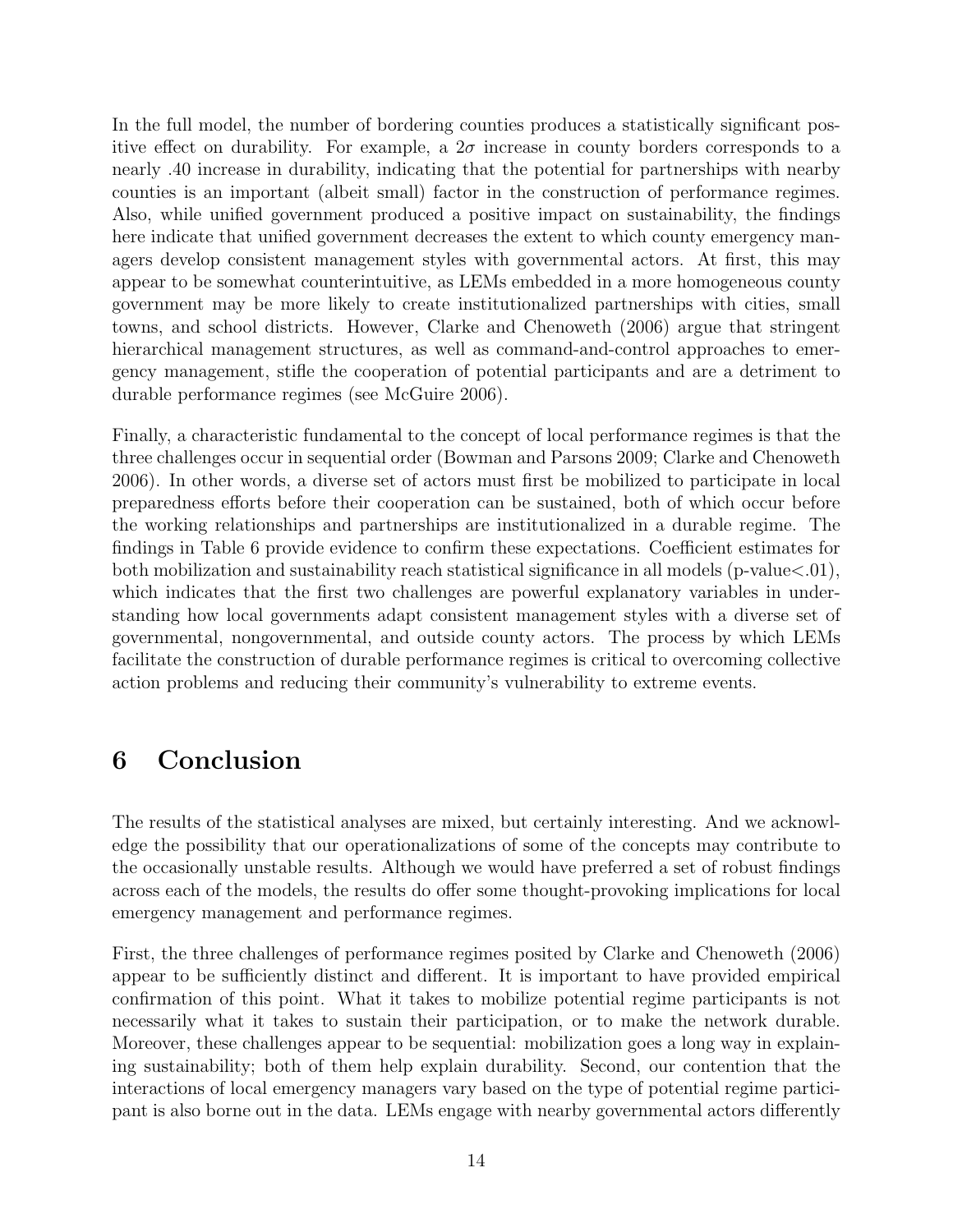than they do with governmental entities outside the county. Furthermore, their interactions with nongovernmental actors often stand in contrast to their dealings with governmental actors.

Asking LEMs to reach outside their organizational boxes and create functioning action networks is a tall order. The nature of the task varies based on the stage (mobilization, sustainability, or durability) and the type of potential participant (governmental, nongovernmental, outside of the county). Clearly, LEMs have made headway in mobilizing potential participants, less so in sustaining their participation or achieving a durable regime. To be sure, creating a viable network of disparate participants involves a substantial amount of mutual learning and adjustment (Agranoff 2006). And it raises the issue of borders and the role they may play in tamping down regime formation. Despite growing interactions, it remains difficult to manage, in the words of O'Toole, Meier, and Nicholson-Crotty (2005) "upward, downward, and outward," which is precisely what LEMs have been tasked with. In future research, we intend to explore these and other issues in more depth. Of particular interest is whether, in the absence of an extreme event, performance regimes thrive or wilt. Another compelling question involves the county governing board and its willingness to nurture regime development. And finally, do these performance regimes, once sustained and durable, actually deliver on their promise?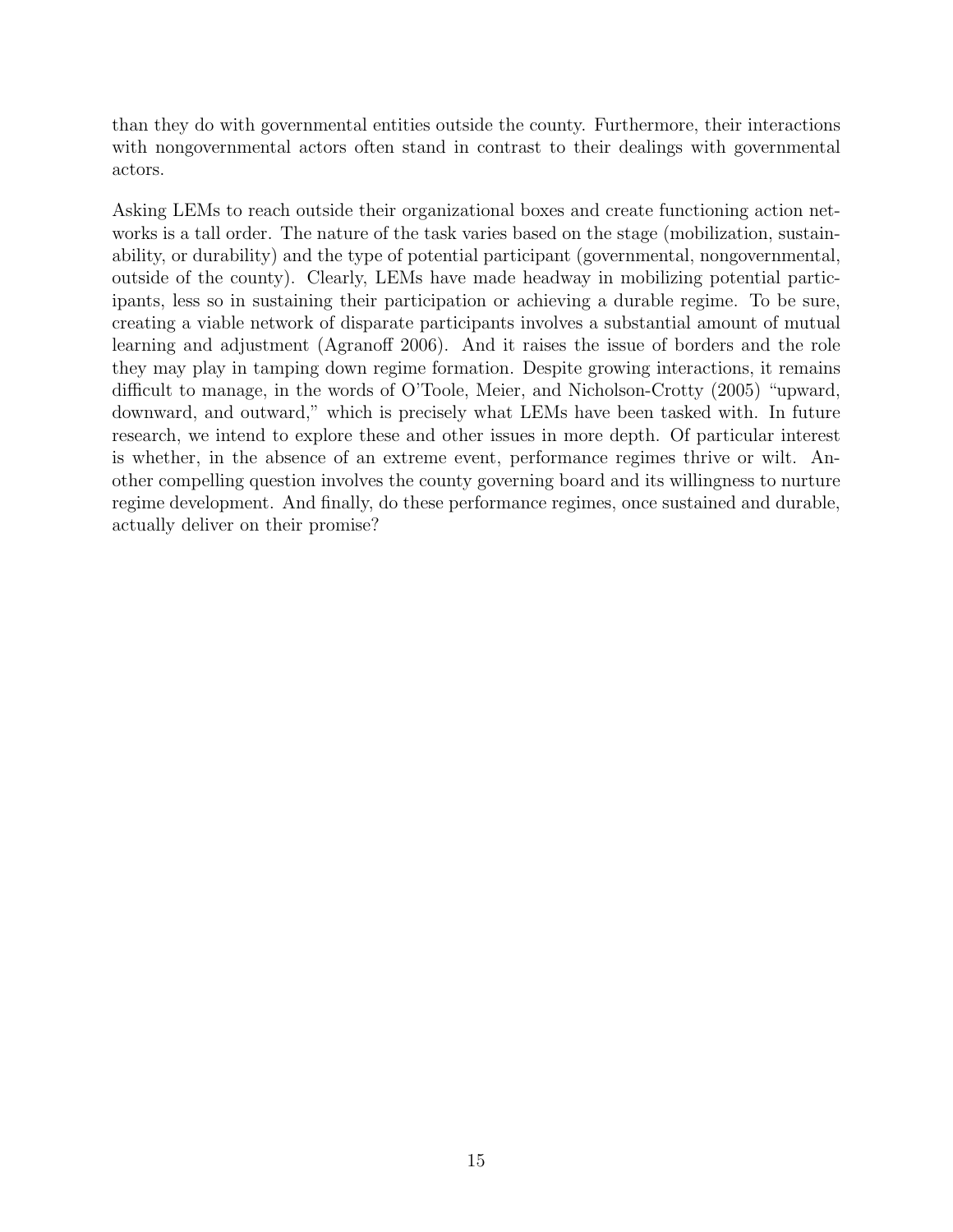### Notes

<sup>1</sup>The phrase "extreme event" is commonly used to refer to various disasters and hazards, whether humancaused or naturally-occurring.

<sup>2</sup>The state of North Carolina is comprised of 100 counties, stretching from the Atlantic Ocean to the Appalachian Mountains, that range in population from 4,700 to 827,000 residents and in land area from 173 square miles to 949 square miles. The state's political culture tends toward traditionalism with significant pockets of moralism in the western part of the state (Elazar 1984). North Carolina enjoys relative prosperity and growth compared to its southern counterparts and it is generally considered somewhat more progressive. The state treats its counties "as significant instruments of local government," empowering them with considerable decision making authority (Fleer 1994, p. 198). All counties are governed by a board of county commissioners and all but a handful of counties operate with an appointed county manager. Like counties throughout the country, North Carolina counties vary in the threat of extreme events, in terms of both risk and vulnerability. Their capacity to deal with these events and the stability of the local population vary as well.

<sup>3</sup>The responding and non-responding counties are not disclosed due to confidentiality promised to survey respondents.

<sup>4</sup>Although this study attempts to explain the nature and level of county-participant interactions, many of the independent variables in the analyses are only measured at the county level. One on hand, counties are central actors in the implementation of emergency management (Brudney and Gazley 2009; Comfort 2002; Waugh 1994; Waugh and Streib 2006; Waugh and Sylves 2002), and thus any variation in county-level characteristics is likely to influence the construction of performance regimes. On the other hand, in the absence of additional data on specific county-participant dyads, this limits the extent to which this study can fully explain the mobilization, sustainability, and durability of local performance regimes.

<sup>5</sup>Hazards include events reported by each county, such as weather-related events (e.g., watches, warnings, storm reports), hazardous material spills, event or training exercise at a fixed nuclear facility, events involving radiological materials unrelated to an on-site fixed nuclear facility, search and rescue operations, fires, citizen complaints about potential hazards (e.g., illegal dumping, odors), and an "other" category that includes an event not listed or a resource request in response to an event (North Carolina Division of Emergency Management Annual Report 2007).

 $60f$  the 11 component dimensions of the Social Vulnerability Index, the dominant variables include: per capita income, median age, number of commercial establishments per square mile, % employed in extractive industries, % housing units that are mobile homes, % African American, % Hispance, % Native American, % Asian, % employed in service occupations, and % employed in transportation, communication, and public utilities (Cutter et al. 2003, p. 252)

<sup>7</sup>Due to multicollinearity between county population (2006) and social capital, and because there are two other measures of capacity (i.e., fiscal health, professionalism), county population is dropped from models of mobilization, sustainability, and durability.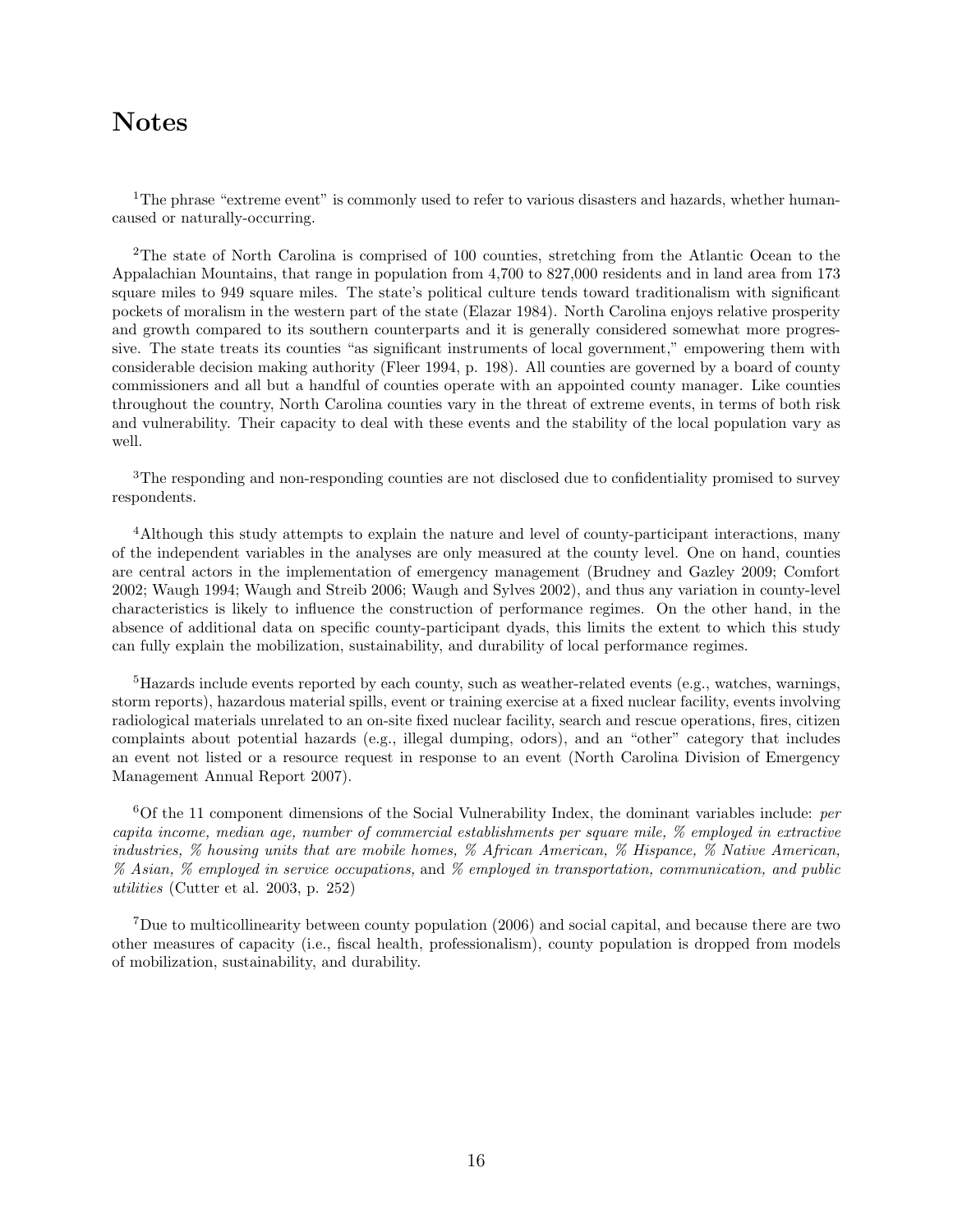### References

- Agranoff, Robert. 2007. Managing within Networks: Adding Value to Public Organizations. Washington, DC: Georgetown University Press.
- Agranoff, Robert, and Michael McGuire. 2001. "Big Questions for Public Networks Management Research." Journal of Public Management Research and Theory 11: 205-327.
- Agranoff, Robert, and Michael McGuire. 2003. Collaborative Public Management. Washington: Georgetown University Press.
- Bankoff, Greg, and George Frerks, and Dorthea Hillhorst, eds. 2004. Mapping Vulnerability: Disasters, Development, and People. London and Sterling, VA: Earthscan.
- Bowman, Ann O'M., and Bryan M. Parsons. 2009. "Vulnerability and Resilience in Local Government: Assessing the Strength of Performance Regimes." State and Local Government Review 41(1): 13-24.
- Brudney, Jeffrey L., and Beth Gazley. 2009. "Planning to be Prepared: An Empirical Examination of the Role of Voluntary Organizations in County Government Emergency Planning." Public Performance & Management Review 32(3): 372-399.
- Bryson, John M., Barbara C. Crosby, and Melissa Middleton Stone. 2006. "The Design and Implementation of Cross-Sector Collaborations: Propositions from the Literature." Public Administration Review 66: 44-55.
- Caruson, Kiki, and Susan A. MacManus. 2006. "Mandates and Management Challenges in the Trenches: An Intergovernmental Perspective on Homeland Security." Public Administration Review 66: 522-536.
- Clarke, Susan E., and Erica Chenoweth. 2006. "The Politics of Vulnerability: Constructing Local Performance Regimes for Homeland Security. Review of Policy Research 23: 95-114.
- Clarke, Wes. 2006. Emergency Management in County Government: A National Survey. Athens: University of Georgia Carl Vinson Institue of Government and the Center for the Study of Counties.
- Comfort, Louise K. 2002. "Rethinking Security: Organizational Fragility in Extreme Events." Public Administration Review 62(Special Issue): 98-107.
- Cutter, Susan L. 2006. Hazards, Vulnerability, and Environmental Justice. London and Sterling, Earthscan.
- Cutter, Susan L., Bryan J. Boruff, and W. Lynn Shirley. 2003. "Social Vulnerability to Environmental Hazards." Social Science Quarterly 84: 242-261.
- Elazar, Daniel J. 1984. American Federalism: A View from the States. New York: Harper & Row.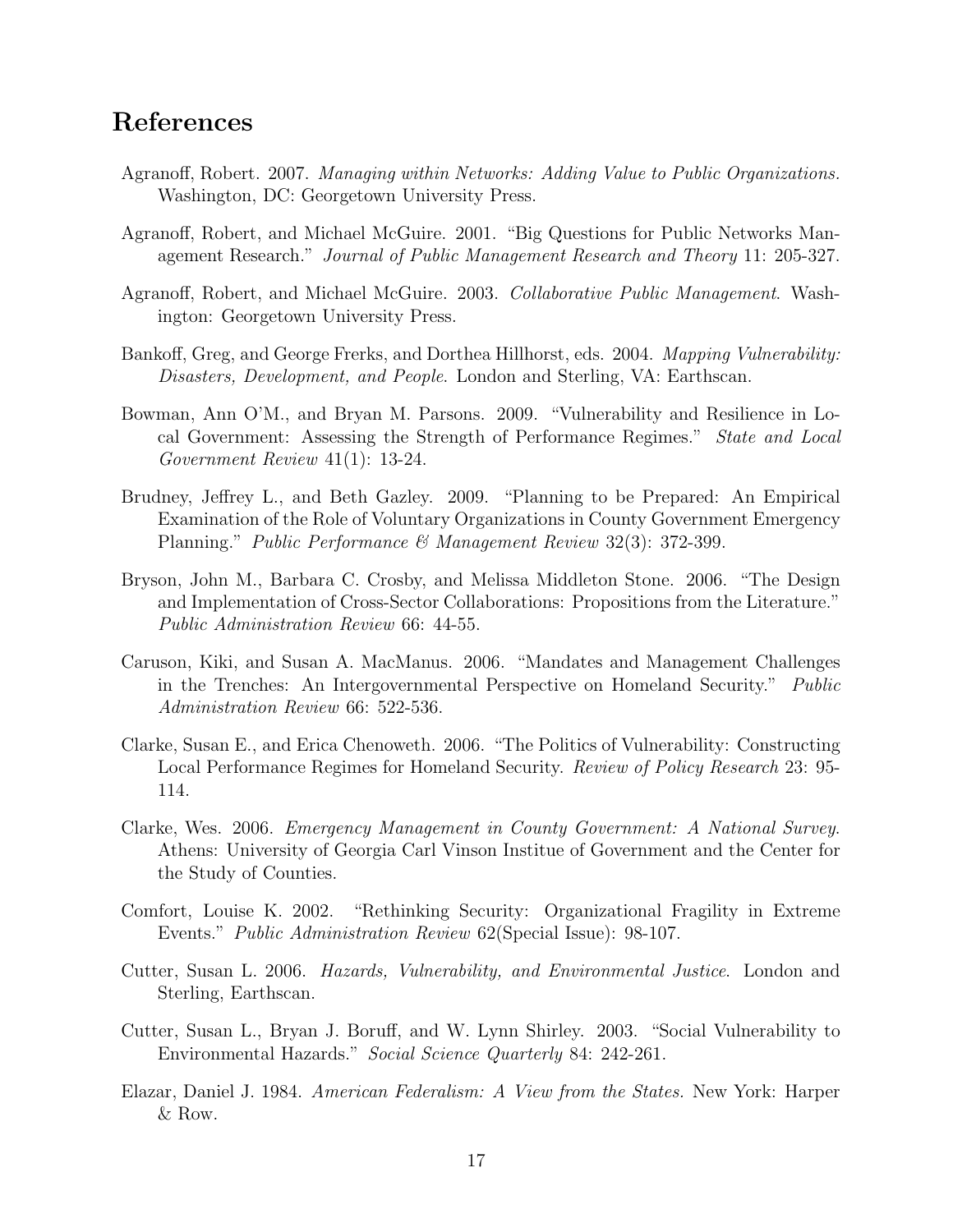- Fleer, Jack D. 1994. North Carolina Government and Politics. Lincoln: University of Nebraska Press.
- Gerber, Brian J., David B. Cohen, Brian Cannon, Dennis Patterson, and Kendra Steward. 2005. "On the Front Line: American Cities and the Challenge of Homeland Security Preparedness." Urban Affairs Review 41: 182-210.
- Gerber, Brian J., and Scott E. Robinson. 2009. "Local Government Performance and the Challenges of Regional Preparedness for Disasters." Public Performance  $\mathcal C$  Management Review 32(3): 345-371.
- Hicklin, Alisa, Laurence OToole Jr., Kenneth J. Meier, and Scott E. Robinson. 2009. "Calming the Storms: Collaborative Public Management, Hurricanes Katrina and Rita, and Disaster Response." In The Collaborative Public Manager: New Ideas for the Twenty-first Century, eds. R. OLeary and L.B. Bingham. Washington: Georgetown University Press.
- Imai, Kosuke, Gary King, and Oliva Lau. 2007. "ls: Least Squares Regression for Continuous Dependent Variables." In Kosuke Imai, Gary King, and Olivia Lau, "Zelig: Everyone's Statistical Software," http://gking.harvard.edu/zelig
- Imai, Kosuke, King, Gary, and Lau, Olivia. 2008. "Toward a Common Frame-work for Statistical Analysis and Development." Journal of Computational and Graphical Statistics 17: 892-913.
- Imai, Kosuke, King, Gary, and Lau, Olivia. 2009. "Zelig: Everyones Statistical Software." http://GKing.Harvard.Edu/zelig.
- MacManus, Susan A., and Kiki Caruson. 2006. "Code Red: Florida City and County Officials Rate Threat Information Scores and the Homeland Security Advisory System." State and Local Government Review 38: 12-22.
- McGuire, Michael. 2009. "The New Professionalism and Collaborative Activity in Local Emergency Management." In The Collaborative Public Manager: New Ideas for the Twenty-first Century, eds. Rosemary O'Leary and Lisa Blomgren Bingham. Washington: Georgetown University Press.
- McGuire, Michael. 2006. "Collaborative Public Management: Assessing What We Know and How We Know It." Public Administration Review 66: 33-43.
- Mintrom, Michael, and Sandra Vergari. 1998. "Policy Networks and Innovation Diffusion: The Case of State Education Reforms." Journal of Politics 60: 126-148.
- North Carolina Division of Emergency Management Annual Report. 2007. Division of Emergency Management, Department of Crime Control & Public Safety. Published March 1, 2008.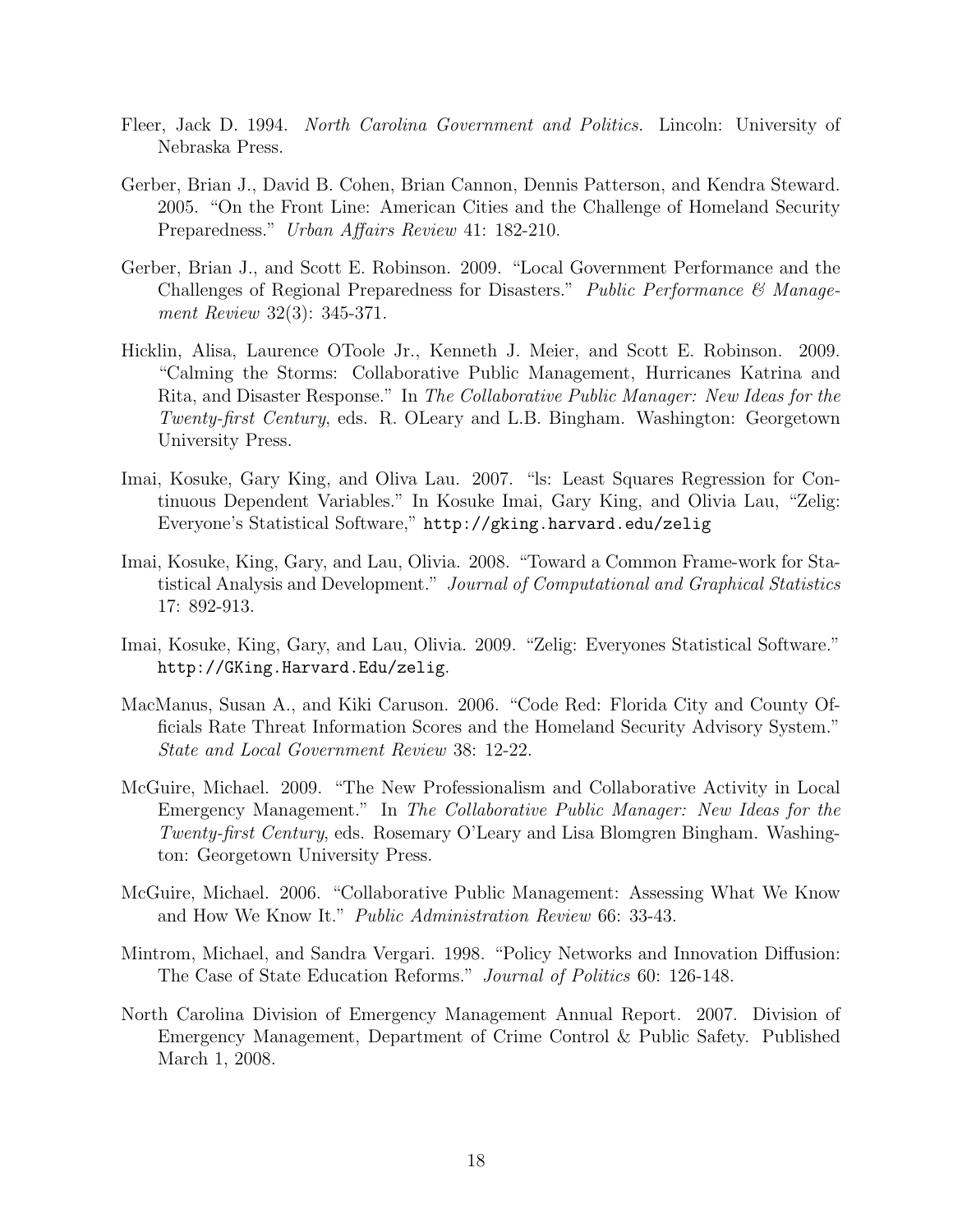- O'Leary, Rosemary, and Lisa Blomgren Bingham, eds. 2009. The Collaborative Public Manager: New Ideas for the Twenty-first Century. Washington: Georgetown University Press.
- O'Toole, Laurence J., Kenneth J. Meier, and Sean Nicholson-Crotty. 2005. "Managing Upward, Downward, and Outward: Networks, Hierarchical Relationships, and Performance." *Public Management Review* 7: 45-68.
- Olson, Mancur. 1971. The Logic of Collective Action: Public goods and the Theory of Groups. Cambridge: Harvard University Press.
- R Development Core Team. 2009. R: A language and environment for statistical computing. R Foundation for Statistical Computing, Vienna, Austria. ISBN 3-900051-07-0, URL http://www.R-project.org.
- Scavo, Carmine, Richard C. Kearney, and Richard Kilroy, Jr. 2008. "Challenges to Federalism: Homeland Security and Disaster Response." Publius: The Journal of Federalism 38: 81-110.
- State of South Carolina Hazards Assessment. 2002. South Carolina Emergency Management Division, Office of the Adjunct General. Columbia: Hazards Research Lab, Department of Geography, University of South Carolina.
- Stone, Clarence N. 1989. Regime Politics. Lawrence: University Press of Kansas.
- Stone, Clarence N. 1998. "Introduction: Urban Education in Political Context." In Changing Urban Education, ed. Clarence N. Stone. Lawrence: University Press of Kansas.
- Tierney, Kathleen J. 1985. "Emergency Medical Preparedness and Response in Disasters: The Need for Interorganizational Coordination." Public Administration Review 45: 77-84.
- Waugh, William L. 1994. "Regionalizing Emergency Management: Counties as State and Local Government." Public Administration Review 54: 253-258.
- Waugh, William L., and Gregory Streib. 2006. "Collaboration and Leadership for Effective Emergency Management." Public Administration Review 66(Special Issue): 131-140.
- Waugh, William L., and Richard T. Sylves. 2002. "Organizing the War on Terrorism." Public Administration Review 62(Special Issue): 145-153.
- Weible, Christopher M. 2005. "Beliefs and Perceived Influence in Natural Resource Conflict: An Advocacy Coalition Approach to Policy Networks." Political Research Quarterly 58: 461-475.
- Wise, Charles R. 2006. "Organizing Homeland Security after Katrina: Is Adaptive Management Whats Missing?" Public Administration Review 66: 302-318.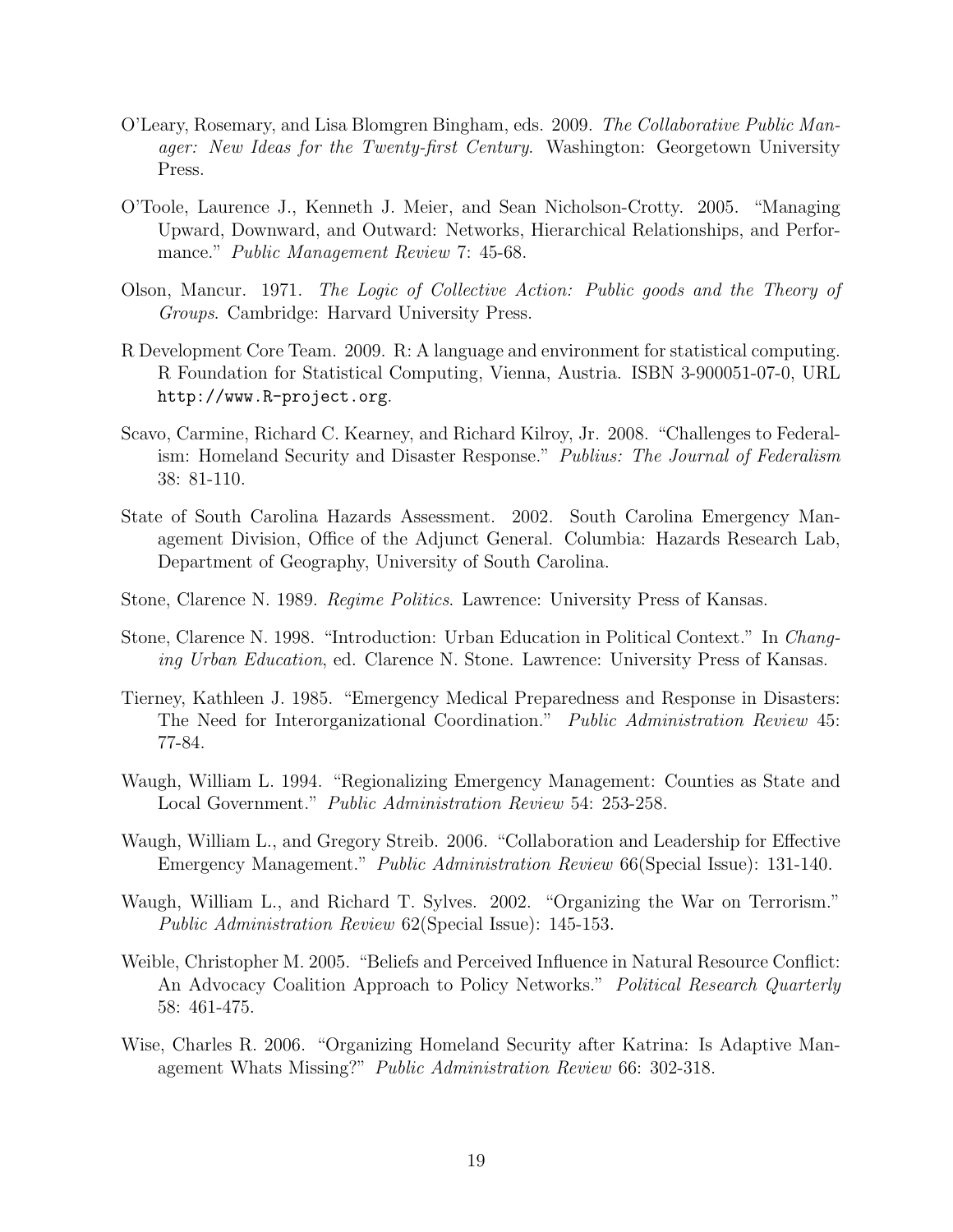|                                                    |                | Participants/Actors |                      |                   |
|----------------------------------------------------|----------------|---------------------|----------------------|-------------------|
| Survey Items:                                      | All Actors     | Governmental        | Non-<br>Governmental | Outside<br>County |
| Mobilization                                       |                |                     |                      |                   |
| Collaborate and exchange ideas with:               | 6.17<br>(2.59) | 6.39<br>(2.35)      | 4.85<br>(2.28)       | 7.19<br>(2.46)    |
| Utilize available resources of:                    | 5.90<br>(2.62) | 6.62<br>(2.45)      | 4.95<br>(2.40)       | 6.38<br>(2.67)    |
| Sustainability                                     |                |                     |                      |                   |
| Give responsibility in developing<br>new ideas to: | 4.92<br>(2.60) | 5.20<br>(2.40)      | 4.11<br>(2.33)       | 5.53<br>(2.79)    |
| Durability                                         |                |                     |                      |                   |
| Develop consistent management<br>practices with:   | 5.88<br>(2.66) | 6.18<br>(2.42)      | 4.75<br>(2.44)       | 6.82<br>(2.62)    |

Table 1: Summary of responses from survey of emergency mangers in North Carolina counties. Response  $\mu$  and  $\sigma$  (in parentheses) listed below.

Note: Using a scale from 1 to 10 (low numbers indicate less interaction, high numbers indicate more interaction), respondents rated their level of interaction with possible participants in emergency management, including: Cities and Towns, School District(s), Local Businesses, Faith-based Groups, Other Non-profit Groups, EM Officials in Nearby Counties, State Government Agencies, and Federal Government Agencies.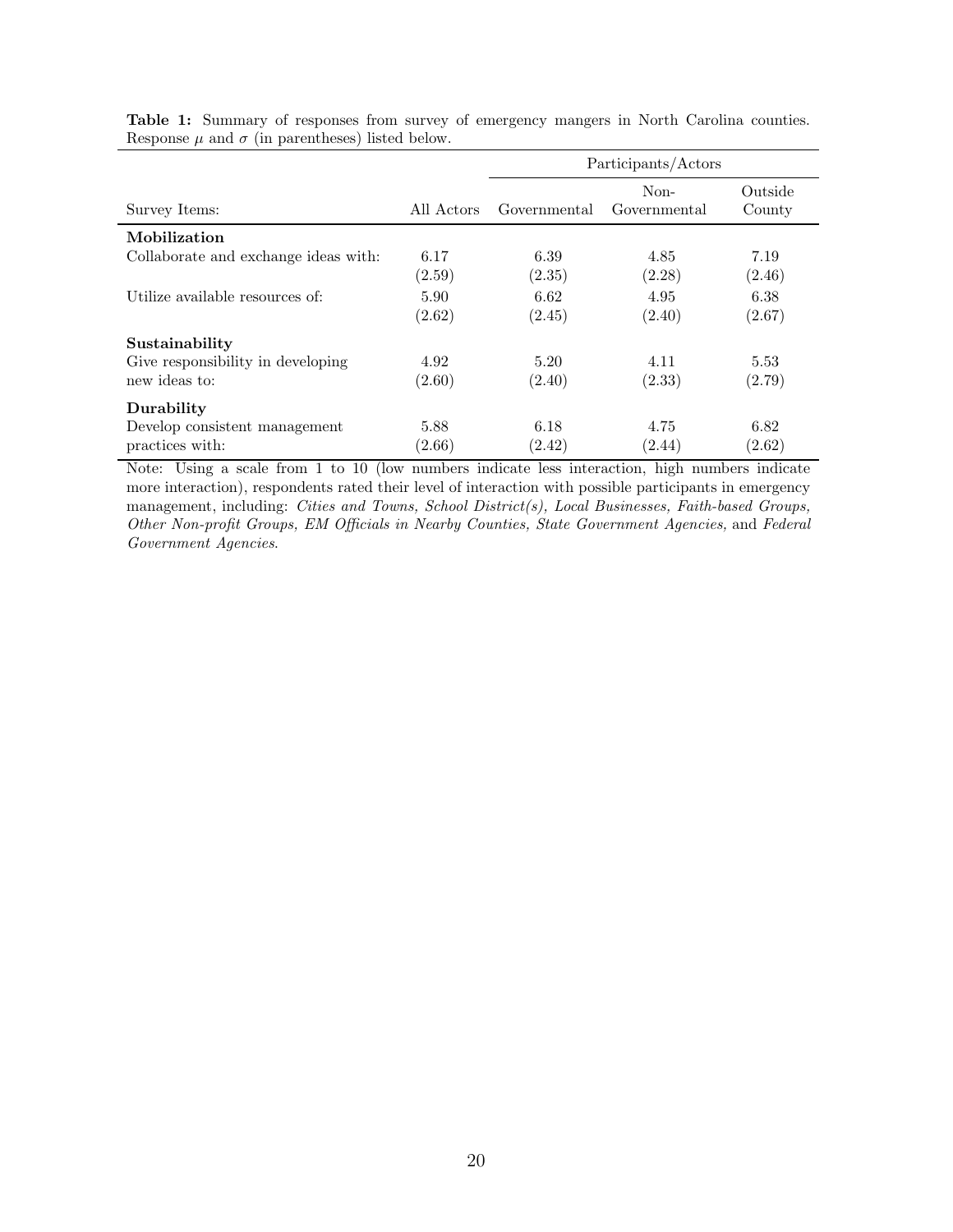| Independent Variables         | $\mu$     | $\sigma$   | Min            | Max            |
|-------------------------------|-----------|------------|----------------|----------------|
| Risk                          |           |            |                |                |
| Hazards                       | 31.63     | 39.23      | 3              | 273            |
| $\text{Hazards}^2$            | 2537.70   | 9279.49    | 9              | 74,529         |
| Capacity                      |           |            |                |                |
| Fiscal health                 | 1.04      | .15        | .69            | 1.40           |
| County population $(2006)$    | 89,887.53 | 135,165.60 | 4,187          | 827,445        |
| Professionalism               | .64       | .47        | $\theta$       | 1              |
| Vulnerability                 |           |            |                |                |
| SoVI (2000)                   | $-1.22$   | 2.28       | $-5.81$        | $\overline{4}$ |
| Population density            | 161.69    | 211.13     | 9.5            | 1,322.22       |
| Stability                     |           |            |                |                |
| Population change (2000-2006) | .07       | .08        | $-.11$         | .34            |
| Other explanatory variables   |           |            |                |                |
| Incorporated areas            | 5.81      | 3.85       | 1              | 19             |
| Unified government            | 3.79      | 2.16       | $\mathbf{1}$   | 8              |
| Social capital                | 546.27    | 1,055.58   | 30             | 6,690          |
| Bordering counties            | 5.41      | 1.95       | $\overline{2}$ | 9              |
| Mobilization                  | 12.08     | 4.91       | $\overline{2}$ | 20             |
| Sustainability                | 4.92      | 2.60       | $\overline{2}$ | 10             |

Table 2: Descriptive statistics of independent variables.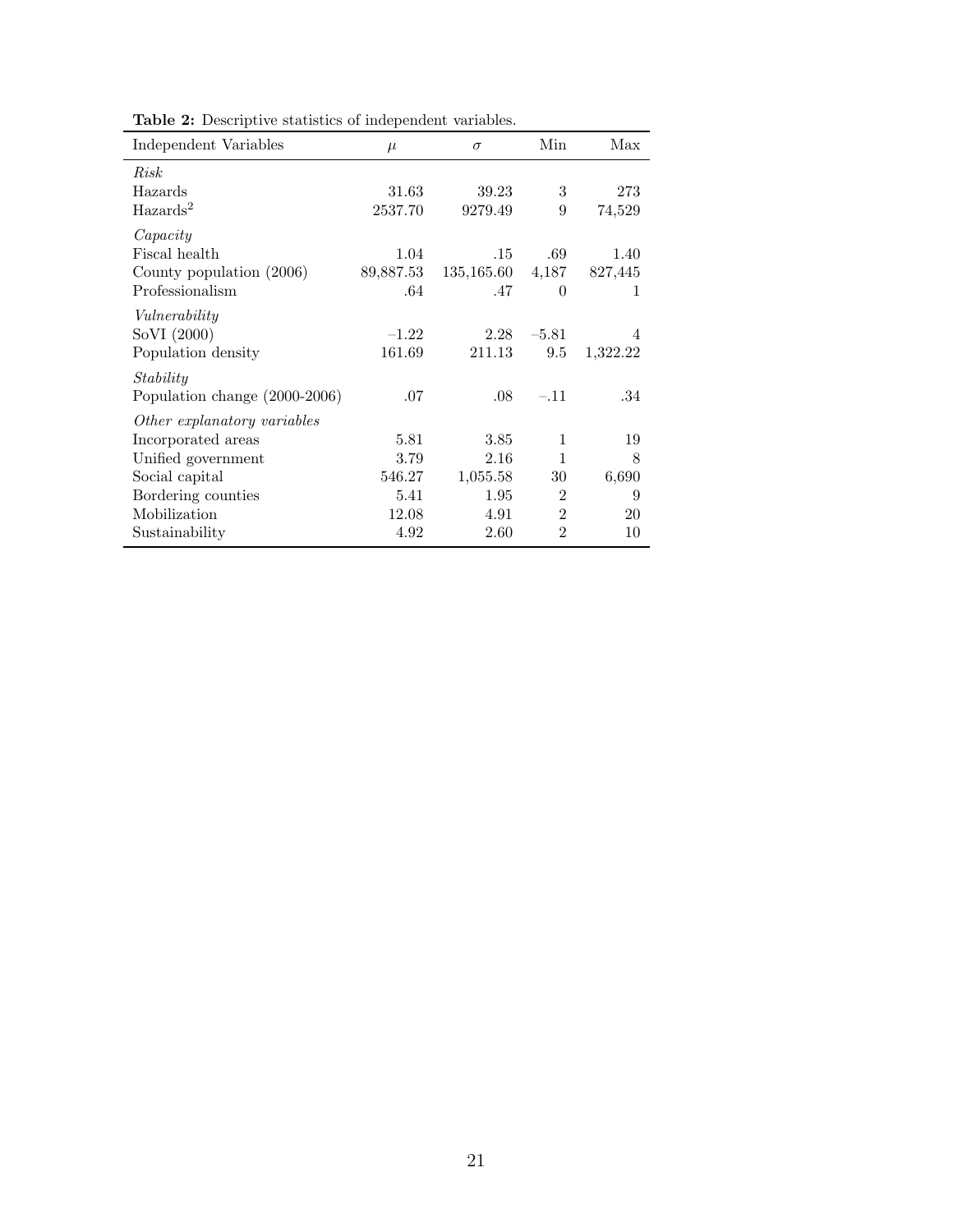|                               | Challenges   |                |             |  |
|-------------------------------|--------------|----------------|-------------|--|
| Independent variables         | Mobilization | Sustainability | Durability  |  |
| Hazards                       | .020         | $-.009$        | .007        |  |
|                               | (.016)       | (.008)         | (.008)      |  |
| $\text{Hazards}^2$            | $-.00009**$  | $-.000004$     | $-.00005**$ |  |
|                               | (.00005)     | (.00003)       | (.00003)    |  |
| Fiscal health                 | $3.282***$   | $-.935*$       | .148        |  |
|                               | (1.318)      | (.704)         | (.726)      |  |
| County population (2006)      | $-.00001**$  | .000002        | $-.000003*$ |  |
|                               | (.000004)    | (.000002)      | (.000002)   |  |
| Professionalism               | .388         | $-.417**$      | .177        |  |
|                               | (.412)       | (.220)         | (.224)      |  |
| SoVI (2000)                   | .031         | .044           | .042        |  |
|                               | (.089)       | (.047)         | (.048)      |  |
| Population density            | $.004**$     | .0008          | $.003***$   |  |
|                               | (.002)       | (.001)         | (.001)      |  |
| Population change (2000-2006) | 3.870*       | $-1.451$       | .033        |  |
|                               | (2.390)      | (1.277)        | (1.302)     |  |
| Constant                      | $7.901***$   | $6.273***$     | $5.330***$  |  |
|                               | (1.419)      | (.758)         | (.780)      |  |
| Adj. $\mathbb{R}^2$           | .01          | .004           | .01         |  |
| N                             | 631          | 631            | 631         |  |

Table 3: Basic model of local performance regimes.

Note: Above are coefficient estimates and standard errors from ordinary least squares regression models for county-participant dyads. The data are obtained from survey responses of emergency managers in North Carolina counties. ∗∗∗p-value<.01, ∗∗p-value<.05, <sup>∗</sup>p-value<.10 (one-tailed test)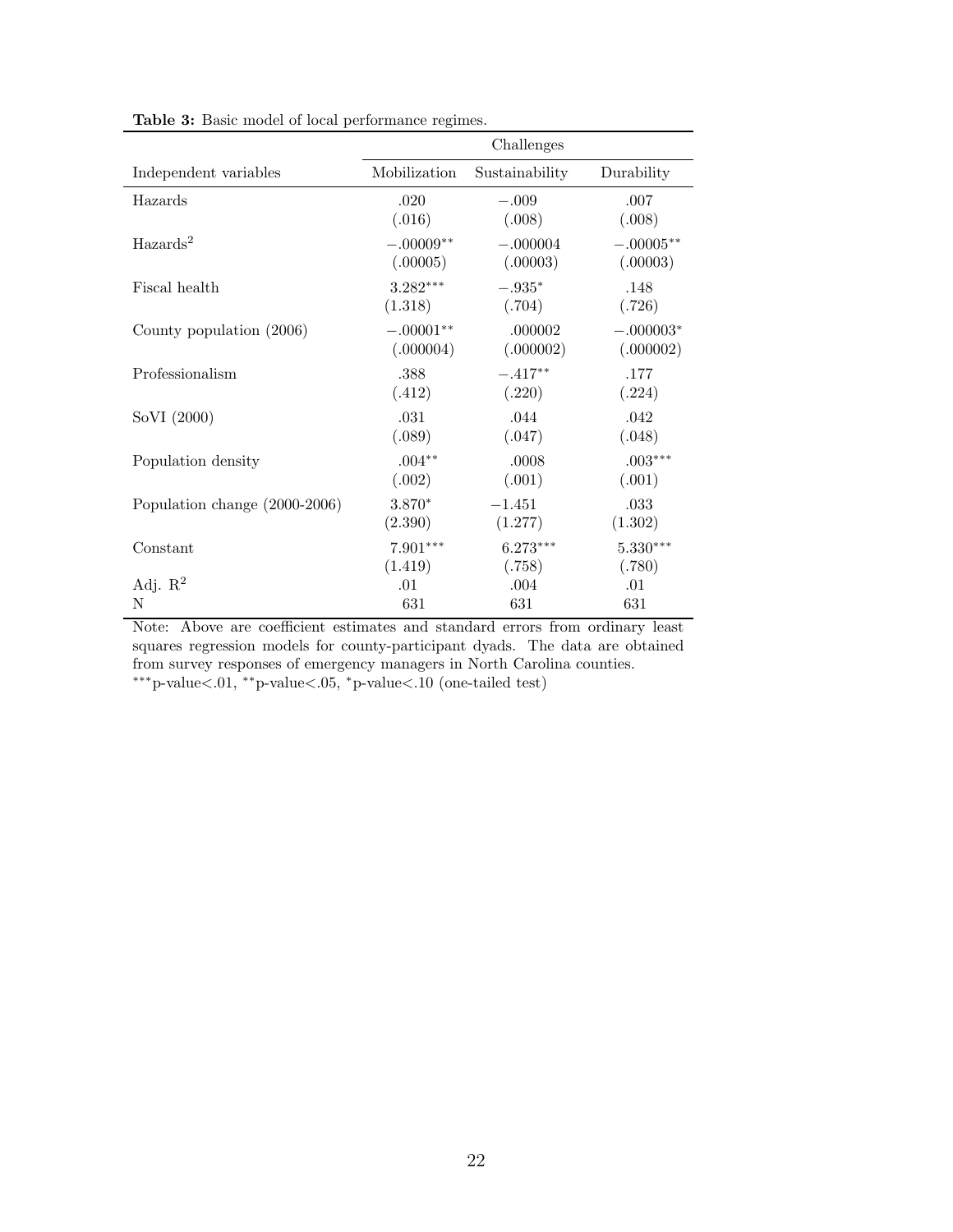|                               |                      | Participants/Actors |                       |                   |
|-------------------------------|----------------------|---------------------|-----------------------|-------------------|
| Independent variables         | Full Model           | Governmental        | Non-<br>Governmental  | Outside<br>County |
| Hazards                       | $.0274*$             | .0003               | $.0533**$             | $-.0155$          |
|                               | (.0174)              | (.0294)             | (.0228)               | (.0252)           |
| $\text{Hazards}^2$            | $-.0001**$           | $-.0001*$           | $-.0001**$            | $-.00001$         |
|                               | (.00006)             | (.0001)             | (.00008)              | (.00009)          |
| Fiscal health                 | $3.040*$             | $3.250*$            | 1.738                 | $3.690**$         |
|                               | (1.317)              | (2.313)             | (1.864)               | (2.135)           |
| Professionalism               | .228                 | .327                | $1.061**$             | $-.301$           |
|                               | (.427)               | (.759)              | (.599)                | (.678)            |
| SoVI (2000)                   | .093                 | .181                | $-.046$               | .092              |
|                               | (.098)               | (.168)              | (.130)                | (.152)            |
| Population density            | $.003**$             | $.006**$            | $.004**$              | $-.0002$          |
|                               | (.001)               | (.003)              | (.002)                | (.002)            |
| Population change (2000-2006) | 2.921                | $7.693**$           | 1.585                 | 1.833             |
|                               | (2.437)              | (4.320)             | (3.463)               | (3.819)           |
| Incorporated areas            | $-.107**$<br>(.061)  | $-.052\,$<br>(.108) |                       |                   |
| Unified government            | $-.075\,$<br>(.100)  | $-.155$<br>(.179)   |                       |                   |
| Social capital                | $-.0007*$<br>(.0004) |                     | $-.001***$<br>(.0006) |                   |
| Bordering counties            | $-.007$<br>(.143)    |                     |                       | .008<br>(.231)    |
| Constant                      | 8.875***             | $9.593***$          | $6.070***$            | $10.411***$       |
|                               | (1.519)              | (2.588)             | (2.015)               | (2.327)           |
| Adj. $\mathbb{R}^2$           | .01                  | .03                 | .03                   | .01               |
| Ν                             | 631                  | 158                 | 237                   | 236               |

Table 4: Mobilizing participants in local performance regimes, by collaborating and exchanging ideas as well as utilizing available resources with various participants.

Note: Above are coefficient estimates and standard errors from ordinary least squares regression models for county-participant dyads. The data are obtained from survey responses of emergency managers in North Carolina counties.

∗∗∗p-value<.01, ∗∗p-value<.05, <sup>∗</sup>p-value<.10 (one-tailed test)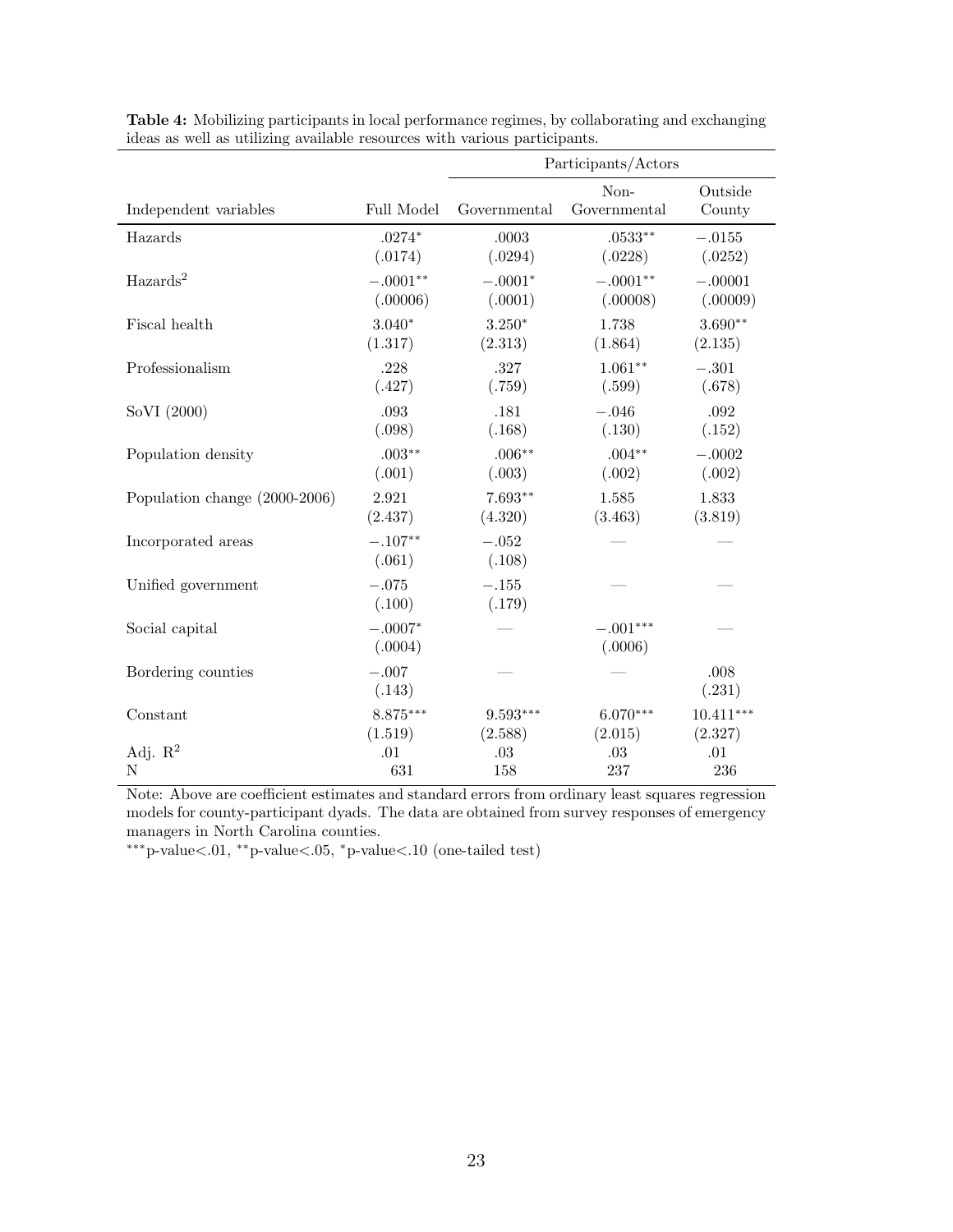

Figure 1: The Effect of Risk on Mobilizing Participants in Performance Regimes

Note: The plotted lines represent 95% confidence intervals around the linear prediction. Figure 1 was created using the Zelig (Imai et al. 2008, 2009) and ls (Imai et al. 2007) packages in R (R Development Core Team 2009).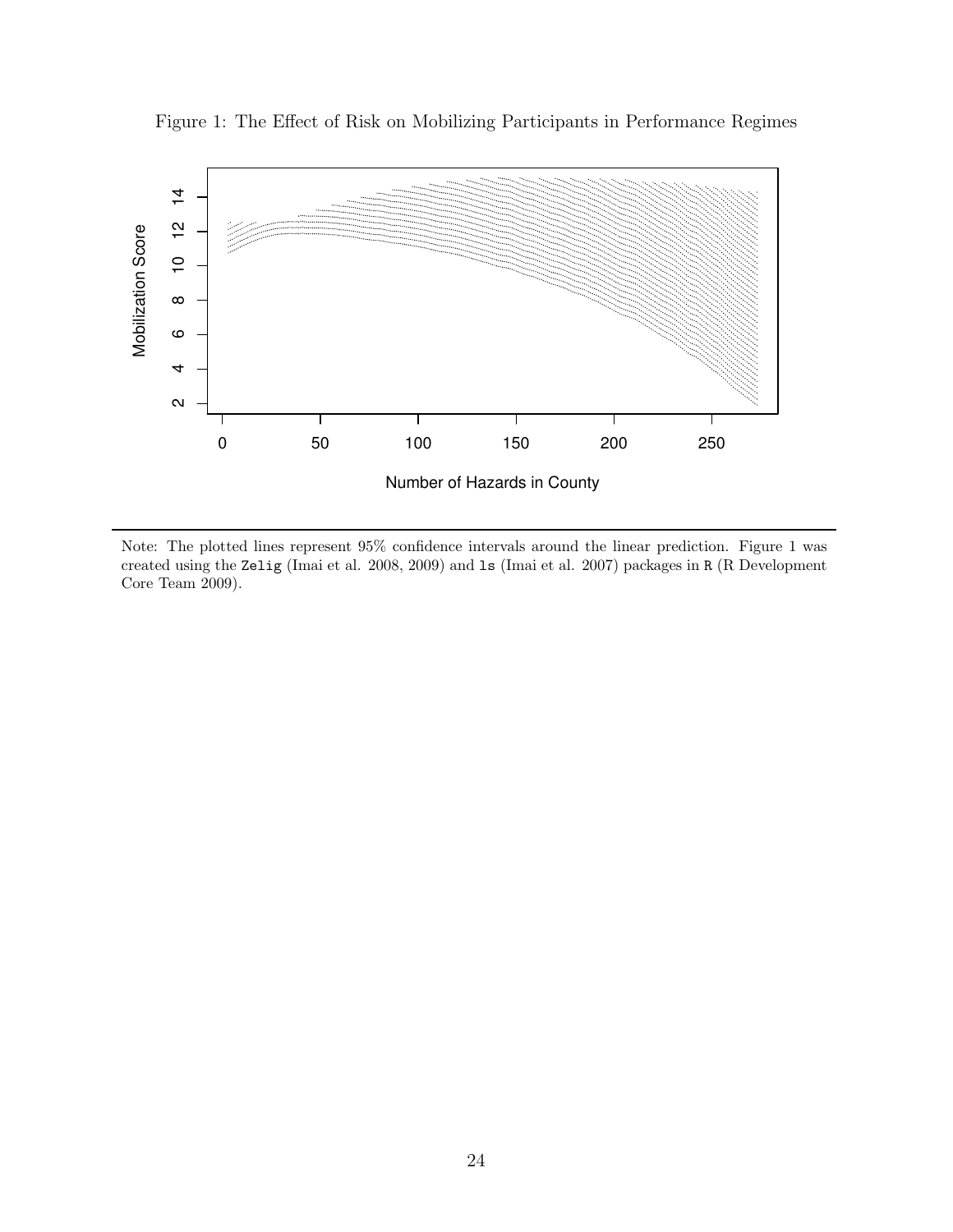|                               |                       | Participants/Actors |                      |                   |
|-------------------------------|-----------------------|---------------------|----------------------|-------------------|
| Independent variables         | Full Model            | Governmental        | Non-<br>Governmental | Outside<br>County |
| Hazards                       | $-.017***$            | .003                | $-.014**$            | $-.016*$          |
|                               | (.006)                | (.011)              | (.008)               | (.011)            |
| $\text{Hazards}^2$            | $.00005***$           | $.00005*$           | $.00005***$          | .00003            |
|                               | (.00002)              | (.00004)            | (.00003)             | (.00004)          |
| Fiscal health                 | $-1.992***$           | $-2.612***$         | $-2.175***$          | $-.914$           |
|                               | (.500)                | (.936)              | (.698)               | (.947)            |
| Professionalism               | $-.525***$            | $-.368$             | $-.552^{***}\,$      | $-.669**$         |
|                               | (.161)                | (.305)              | (.225)               | (.299)            |
| SoVI (2000)                   | .021                  | $-.034$             | .035                 | .068              |
|                               | (.037)                | (.067)              | (.048)               | (.067)            |
| Population density            | $-.0001$              | $-.001$             | .00007               | $.002**$          |
|                               | (.0007)               | (.001)              | (.001)               | (.001)            |
| Population change (2000-2006) | $-2.458***$           | $-2.368*$           | $-2.115*$            | $-2.361*$         |
|                               | (.923)                | (1.756)             | (1.295)              | (1.685)           |
| Incorporated areas            | .009<br>(.023)        | $-.008$<br>(.043)   |                      |                   |
| Unified government            | $.052*$<br>(.038)     | $.106*$<br>(.072)   |                      |                   |
| Social capital                | $.0004***$<br>(.0001) |                     | .0002<br>(.0002)     |                   |
| Bordering counties            | $.076*$<br>(.054)     |                     |                      | $.140*$<br>(.101) |
| Mobilization                  | $.378***$             | $.386***$           | $.393***$            | $.366***$         |
|                               | (.015)                | (.033)              | (.024)               | (.029)            |
| Constant                      | $2.495***$            | $2.790***$          | $3.243***$           | 1.503             |
|                               | (.590)                | (1.088)             | (.768)               | (1.070)           |
| Adj. $R^2$                    | .49                   | .46                 | .52                  | .41               |
| N                             | 631                   | 158                 | 237                  | 236               |

Table 5: Sustaining participation in local performance regimes, by giving responsibility in developing new ideas to various participants.

Note: Above are coefficient estimates and standard errors from ordinary least squares regression models for county-participant dyads. The data are obtained from survey responses of emergency managers in North Carolina counties.

∗∗∗p-value<.01, ∗∗p-value<.05, <sup>∗</sup>p-value<.10 (one-tailed test)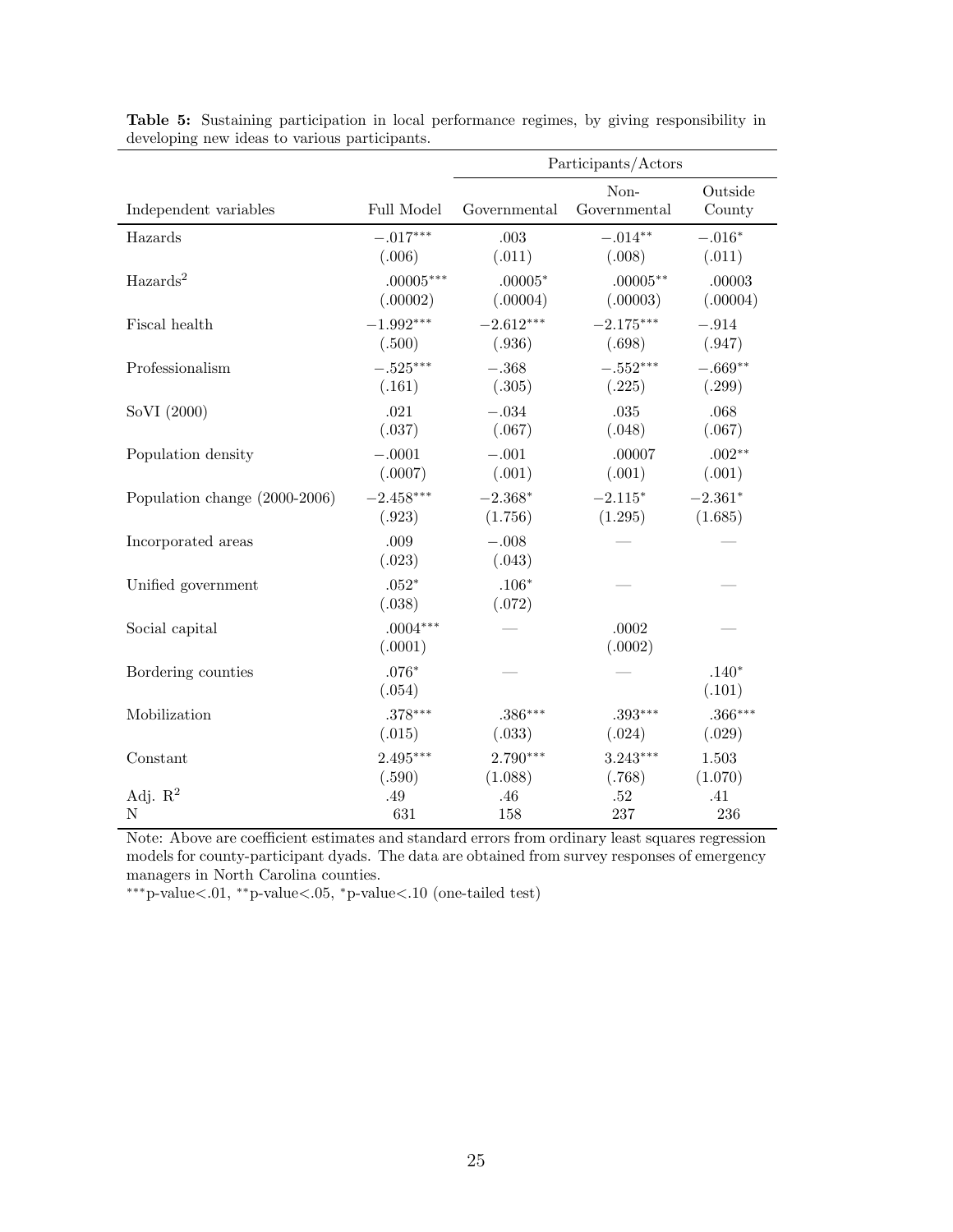

Figure 2: The Effect of Risk on Sustaining Participation in Performance Regimes

Note: The plotted lines represent 95% confidence intervals around the linear prediction. Figure 2 was created using the Zelig (Imai et al. 2008, 2009) and ls (Imai et al. 2007) packages in R (R Development Core Team 2009).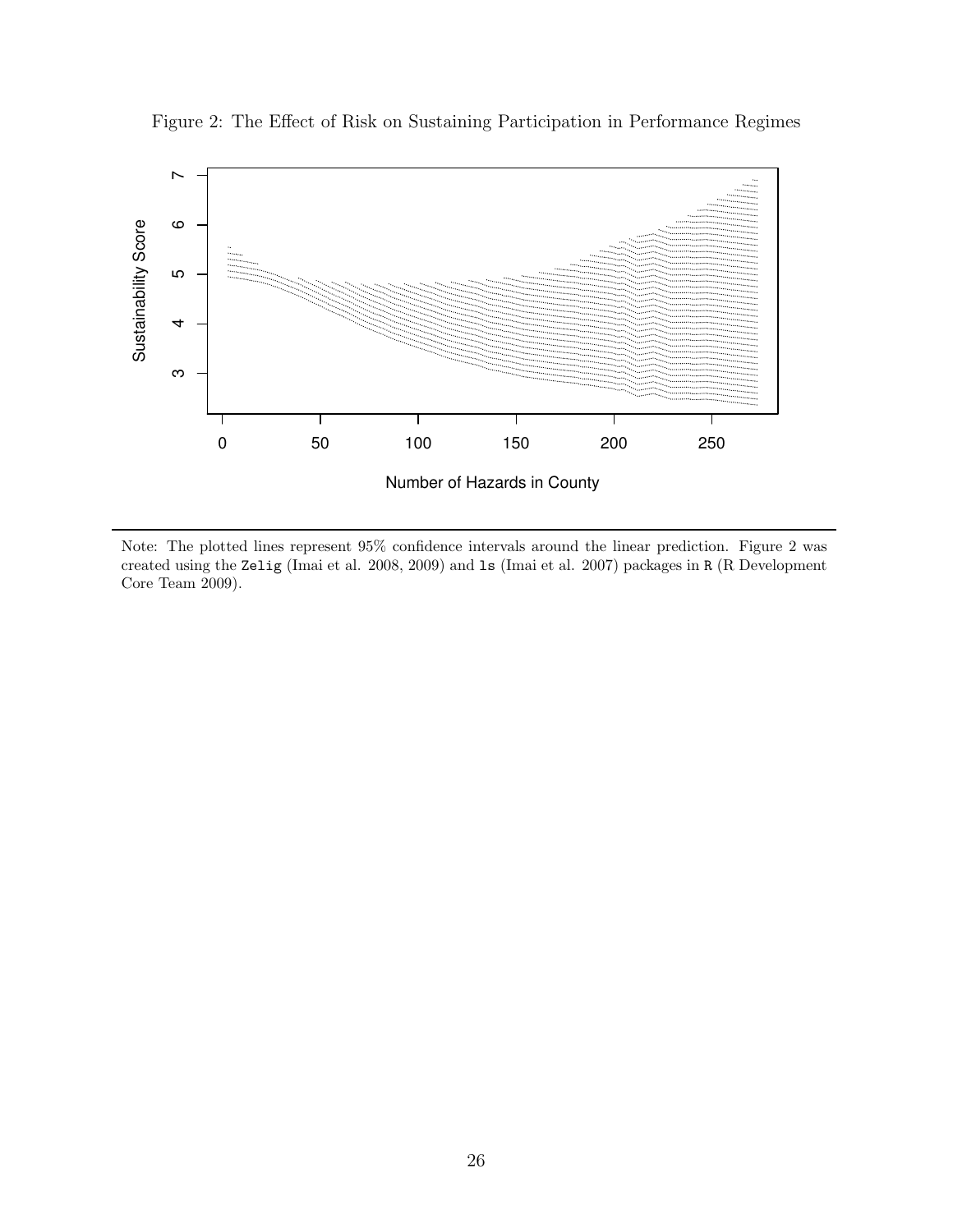|                               |                        | Participants/Actors  |                      |                   |
|-------------------------------|------------------------|----------------------|----------------------|-------------------|
| Independent variables         | Full Model             | Governmental         | Non-<br>Governmental | Outside<br>County |
| Hazards                       | .004                   | .012                 | .008                 | $-.005$           |
|                               | (.005)                 | (.009)               | (.008)               | (.009)            |
| $\text{Hazards}^2$            | $-.00003*$             | $-.00008**$          | $-.00004*$           | .000005           |
|                               | (.00002)               | (.00003)             | (.00003)             | (.00003)          |
| Fiscal health                 | $-.730**$              | $-.098$              | .683                 | $-2.245***$       |
|                               | (.440)                 | (.782)               | (.707)               | (.793)            |
| Professionalism               | $.292**$               | .243                 | $.346*$              | .113              |
|                               | (.141)                 | (.250)               | (.226)               | (.246)            |
| SoVI (2000)                   | $.086***$              | .013                 | $.081**$             | $-.002$           |
|                               | (.032)                 | (.055)               | (.048)               | (.054)            |
| Population density            | $.003***$              | $.001**$             | $.001*$              | $.001**$          |
|                               | (.0006)                | (.001)               | (.001)               | (.0009)           |
| Population change (2000-2006) | $-1.286**$             | $-.872$              | $-.673$              | $-1.045$          |
|                               | (.802)                 | (1.438)              | (1.291)              | (1.379)           |
| Incorporated areas            | .025<br>(.020)         | .012<br>(.035)       |                      |                   |
| Unified government            | $-.196***$<br>(.033)   | $-.159***$<br>(.059) |                      |                   |
| Social capital                | $-.0005***$<br>(.0001) |                      | $-.0003$<br>(.0002)  |                   |
| Bordering counties            | $.101**$<br>(.047)     |                      |                      | .054<br>(.083)    |
| Mobilization                  | $.277***$              | $.332***$            | $.198***$            | $.272***$         |
|                               | (.018)                 | (.037)               | (.035)               | (.031)            |
| Sustainability                | $.337***$              | $.216***$            | $.462***$            | $.311***$         |
|                               | (.034)                 | (.067)               | (.065)               | (.055)            |
| Constant                      | $1.416**$              | .711                 | $-.151$              | $3.332***$        |
|                               | (.520)                 | (.905)               | (.791)               | (.898)            |
| Adj. $R^2$                    | .64                    | .64                  | .56                  | $.56\,$           |
| N                             | 631                    | 158                  | 237                  | 236               |

Table 6: Creating durable performance regimes, by developing consistent management practices with various participants.

Note: Above are coefficient estimates and standard errors from ordinary least squares regression models for county-participant dyads. The data are obtained from survey responses of emergency managers in North Carolina counties.

∗∗∗p-value<.01, ∗∗p-value<.05, <sup>∗</sup>p-value<.10 (one-tailed test)